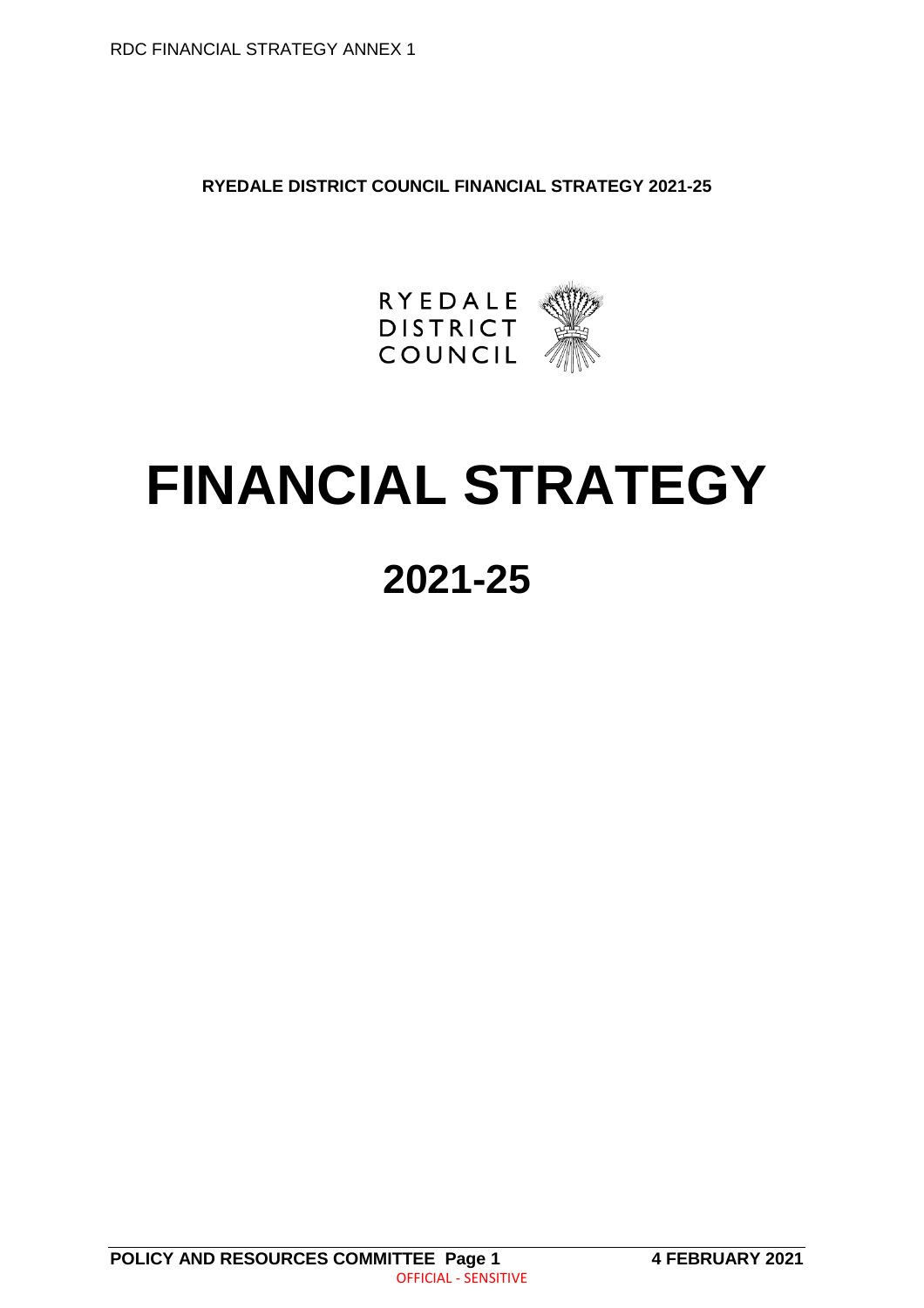# **FINANCIAL STRATEGY**

# **CONTENTS**

### **Main Report**

- 1. Introduction
- 2. Objectives of the Financial Strategy
- 3. Financial Assumptions
- 4. Commercial Strategy
- 5. Council Tax
- 6. Reserves and Balances
- 7. Budget Outlook 2021/22 2024/25
- 8. Revenue Summary
- 9. Capital Programme
- 10. Impact/Risk Assessment
- 11. Pay Policy
- 12. Conclusion

Appendices:

- 1: Pay Policy 2021/22
- 2: Reserves
- 3: Pressures
- 4: Savings
- 5: Summary
- 6: Capital<br>7: Genera
- General Fund Summary for council report
- 8: Details of Net Expenditure for council report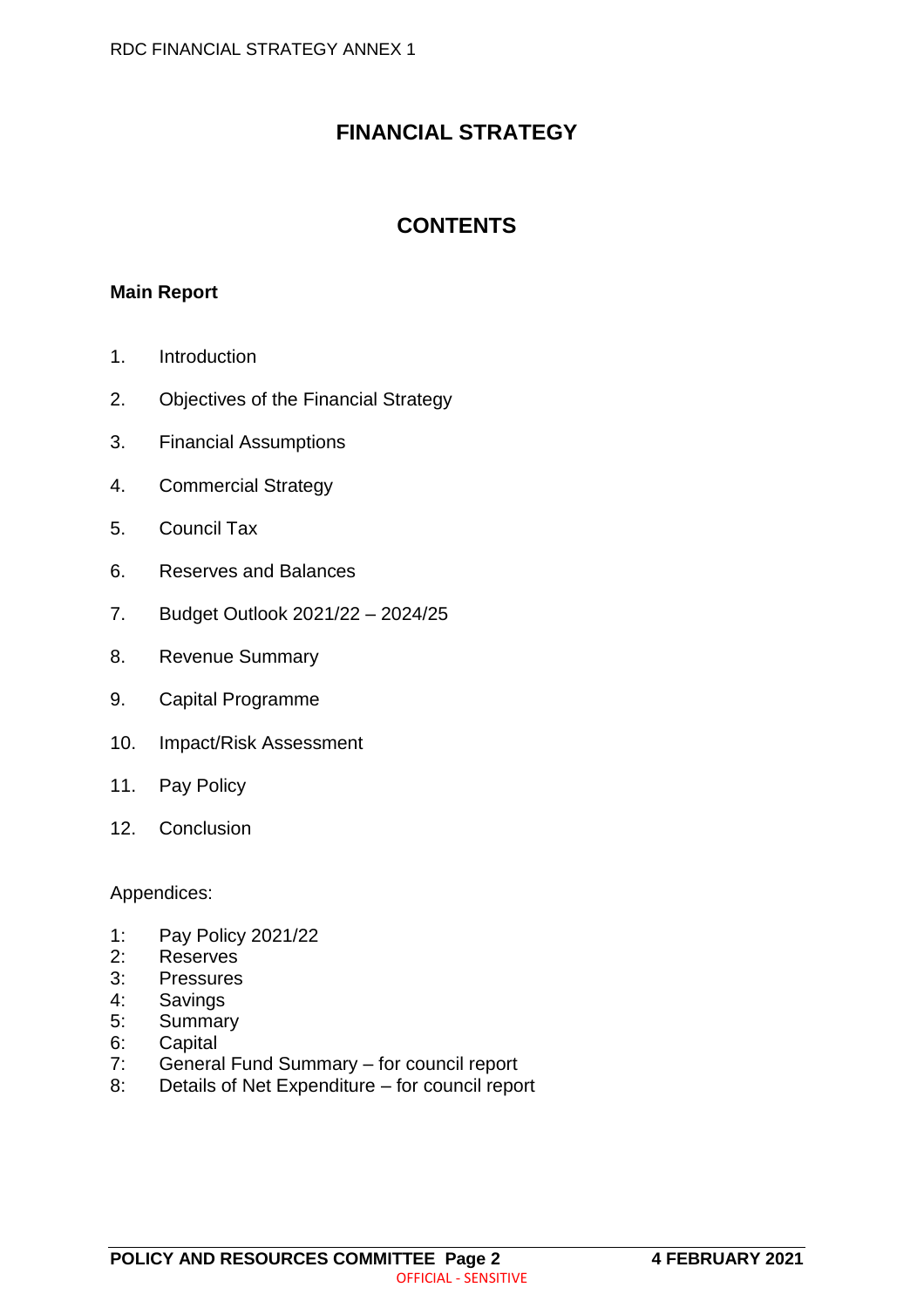## 1. Introduction

- 1.1 The Council's Financial Strategy provides the financial framework to deliver the Council Plan.
- 1.2 It aims to provide financial sustainability, resilience and capacity for the Council in pursuing its objectives and secure the resources necessary to deliver the Corporate Plan, whilst managing the funding cuts we are facing.
- 1.3 The Financial Strategy sets out the overall approach in which detailed proposals and actions will be developed and considered when agreeing the annual budgets over a four-year period. It also notes that work will be undertaken in time for 2021/22 to ensure the Council can set a balanced budget which reflects its priorities, but that a more detailed and fundamental review will take place in time for 2022/23.
- 1.4 This approach reflects the limited funding settlement from central government – as announced in December 2020. It makes no assumptions at this stage about local government review.
- 1.5 The Strategy covers four years, from 2021 to 2025.
- 1.6 Members will be kept informed of work undertaken, including detailed briefings. This will assist the development of the budget over the period of the Strategy and especially the work required for the more fundamental review.
- 1.7 Any implications (such as Equalities, Staffing, Planning, Health & Safety, Environmental, Climate Change, Crime & Disorder) will be considered as part of this work and will be reported to Members before recommendations are made and decisions taken.
- 1.8 As this strategy is being written, the impacts on public sector finances of the UK's exit from the European Union are still not clear. This is also the case with the impact of any changes arising from devolution and local government review.
- 1.9 Against this backdrop of uncertainty the key drivers for the financial strategy remain unchanged as the pressure on Local Government finance continues.
- 1.10 The Strategy has an emphasis on financial self-sufficiency aiming to secure the resources necessary to deliver the Corporate Plan, whilst managing the funding cuts we are facing – ultimately over the long term achieving a selfsustaining financial model which sees the Council free from reliance on central government funding by raising income locally through Council Tax and Business Rates as well as through charging appropriately for services, maximising investments and commercial activity.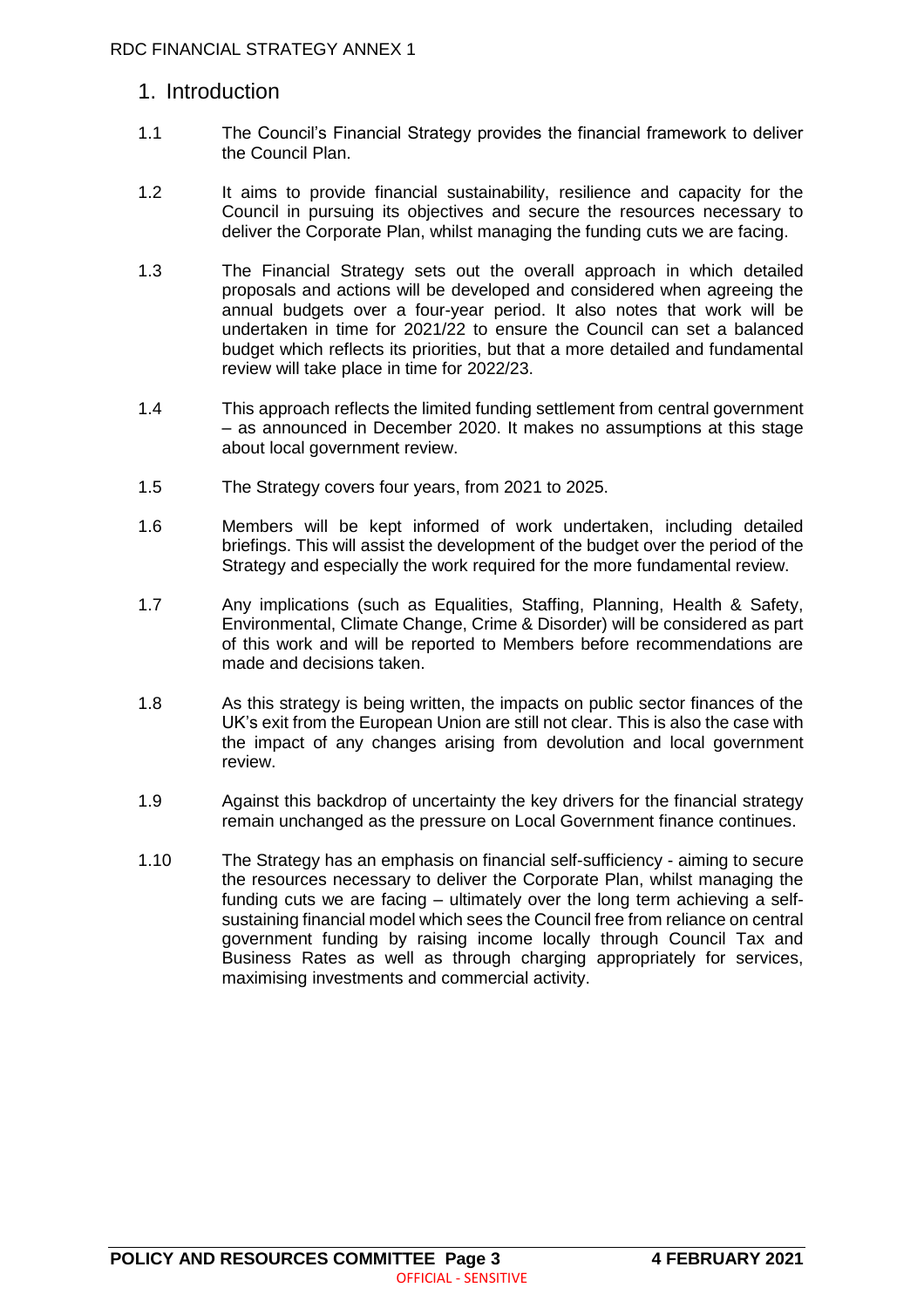# 2. Objectives of the Financial Strategy

- 2.1 The Financial Strategy contains the following objectives:
	- 1. Budgets are Prudent and Sustainable in the Long Term. The Council will aim to maintain a balanced budget by ensuring that in-year expenditure is matched by income from Council Tax, Business Rates, fees and charges and grants from government and other bodies. Funding from reserves will be used to cover one-off investments or temporary initiatives subject to a detailed business case being approved by Members.
	- 2. Financial plans recognise corporate Priorities and Objectives.
	- 3. Significant risks are identified, and mitigation factors identified.
	- 4. The Capital Programme is planned over a 4 year period with no further borrowing planned at this stage other than Finance lease arrangements. This will be kept under review to ensure optimum Financing arrangements are put in place as capital plans progress.
	- 5. Constraints on capital and revenue resources, including the uncertainties around future government funding, are recognised and taken into account.
	- 6. Council Tax increases will be kept within the Government's expected upper level of increase, and the broad anticipated increase for future years will be set out within the Financial Plans, recognising that these increases may be subject to change.
	- 7. Prudent levels of general balances, reserves and contingencies are maintained in the context of an assessment of the risks facing the Council;
	- 8. Value for Money and achievement of improved efficiency and service delivery underpin the Financial Strategy.
	- 9. The Financial Strategy supports the achievement of Excellence in Financial Management and use of resources.
	- 10. The Council will seek to maximise income through a Commercial Strategy.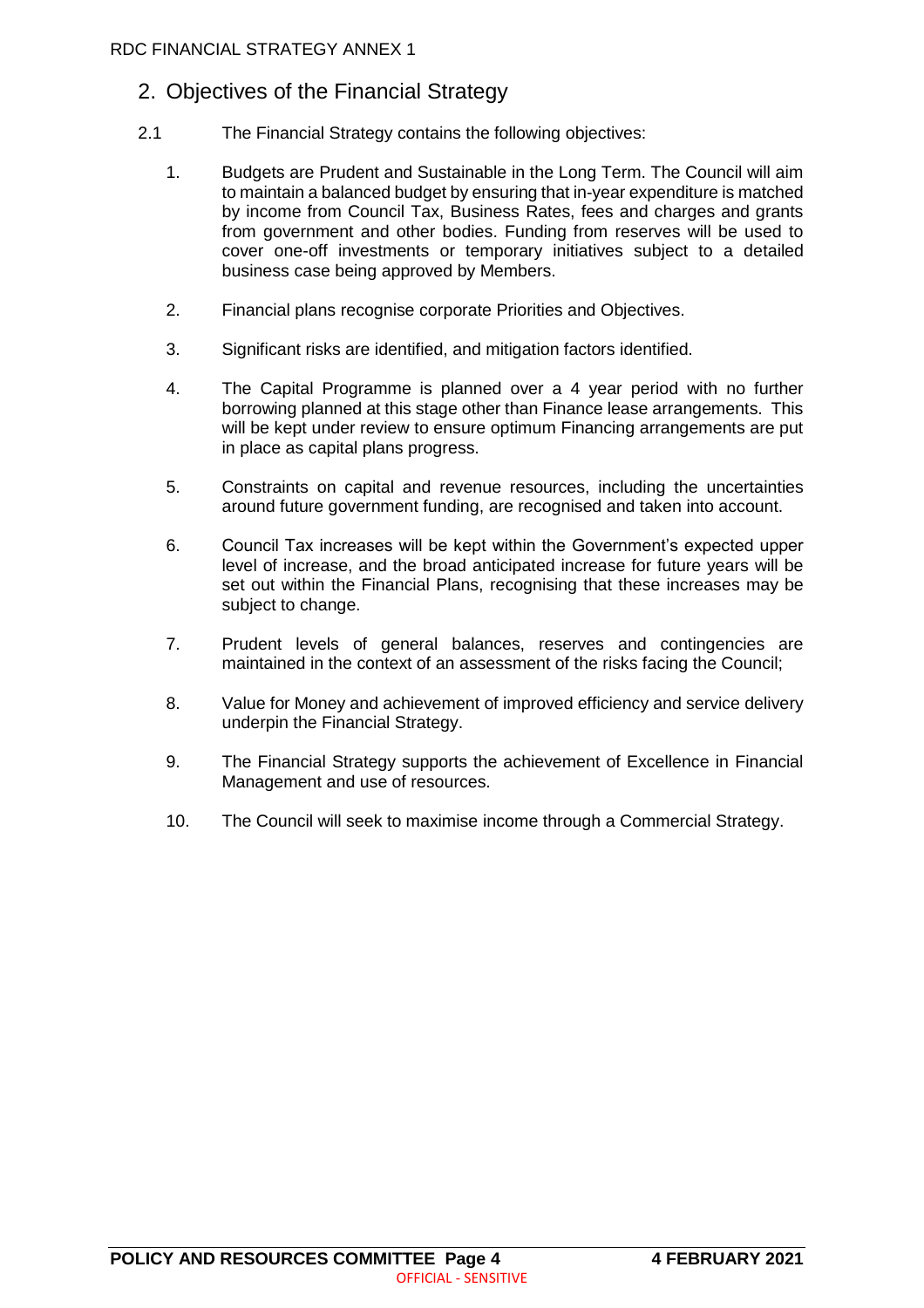# 3. Financial Assumptions

#### Economic Assumptions

#### Interest Rates

- 3.1 There were two emergency cuts in Bank Rate from 0.75% to 0.25% and then to 0.10% as a result of the coronavirus outbreak in March 2020. In the latest forecasts received from Link (the Council's treasury management advisors) rates are expected to remain at 0.1% through to 2023. However these assumptions are based upon significant uncertainties around a Brexit outcome and the ongoing impact from COVID-19 and will be closely watched.
- 3.2 The approved strategy already included a cap on investment income of £200k to protect the general fund from over reliance on treasury returns during uncertain times resulting from Brexit. However, the increased turmoil in the financial markets due to COVID-19 and resulting rates forecasts suggest that returns on cash balances will remain below this level for the foreseeable future and will be included as an on-going budget pressure.

| Investment<br><b>Income</b> | 2020/21 | 2021/22 | 2022/23  | 2023/24 |
|-----------------------------|---------|---------|----------|---------|
| Average rate %              | 0.56%   | 0.25%   | $0.25\%$ | 0.25%   |
| Interest £000's             | 140     | 50      | 75       | 100     |

3.3 Rates will be kept under review and forecasts updated as necessary.

#### Pay and Price Inflation

- 3.4 Provision for the public sector pay award for 2021/22 onwards 2% will be assumed.
- 3.5 As at August 2020 CPI inflation was running at 0.5%. However, it remains to be seen how the UK's exit from the European Union and the ongoing impact of COVID will reflect on the outlook for the economy and inflation. The Monetary Policy Committee sets policies to meet the 2% CPI target and expects rates to rise over the next two years although the effects of COVID and Brexit mean on-going uncertainty. The MTFS assumptions on inflation therefore range from 1.5% to 3.5%, although inflation will only be provided on contractual budgets, staff pay and income.

#### Settlement Funding

- 3.6 This element of funding has seen the most significant changes in recent years following the localisation of Business Rates and Council Tax Support.
- 3.7 In October, HM Treasury confirmed that it will conduct a one-year Spending Review in November. The current assumptions in this paper include details from the provisional settlement announced in December, which is broadly similar to that of the current year, along with some specific measures around supporting Covid-19 income and cost pressures. This of course could still change with the final settlement announcement, and assumptions will be amended in such circumstances.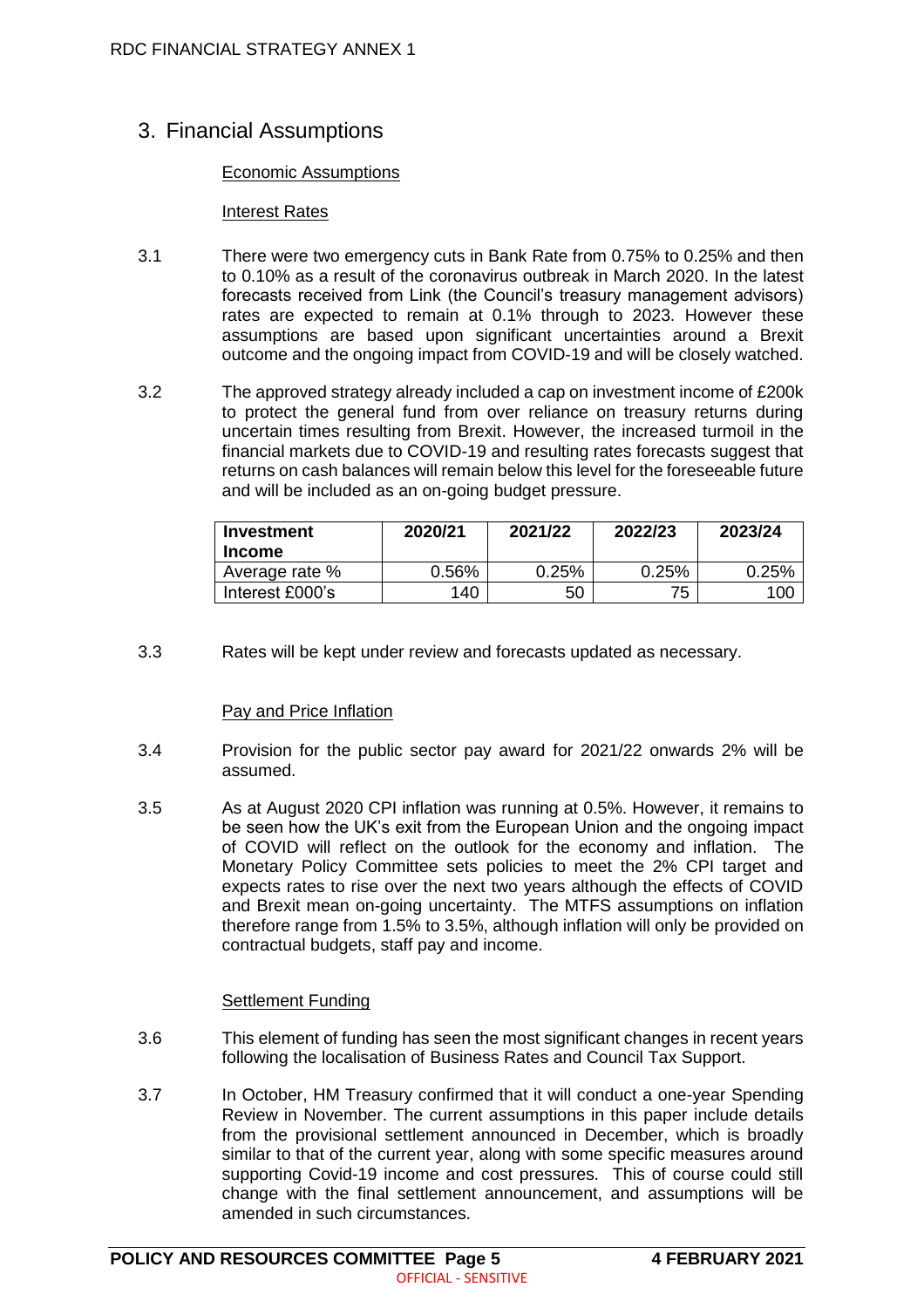#### Business Rates Retention

3.8 The Council was part of a successful bid for 2019-20, which included councils in West Yorkshire as well as our colleagues in the North Yorkshire pool and the City of York. This will not continue into 2021/22, in agreement with the other local authorities in the pool. In these times of uncertainty, the risks in this approach outweigh the small potential benefits.

#### New Homes Bonus

- 3.9 New Homes Bonus (NHB) is an incentive scheme which rewards housing growth. It provides funding based on the number of new properties brought into use with an added element for affordable housing. The calculation provides that 80% of the funding is paid direct to District Councils with the County Council receiving the remaining 20%. The scheme is funded partly by the Government and also by top-slicing the Local Government funding settlement. Ryedale achieved £1.676m p.a. when the scheme reached maturity for 2016/17 (year 6 of the scheme).
- 3.10 However, the Government's evaluation of NHB and consultation early in 2016 resulted in it being it being scaled back to a 4 year scheme with a 0.4% growth threshold – for 2020/21 £835k was received.
- 3.11 New Homes Bonus funding is only currently secured to 2019-20 and it was anticipated that this scheme would be replaced in its entirety from 2020/21 with the Government considering alternative ways to incentivise housing growth. However, NHB did continue in 2020/21 and our previous Financial Strategy currently assumed that this would phase out over the next two years with £475k estimated for 2021/22 and £275k for 2022/23. Figures expected for future years are now £619k in 2021/22 and £157k the following year
- 3.12 The use of this funding in recent years is shown in the table below. The revised Financial Strategy assumes that all of the grant will now be used to support additional spend in the budget on areas such as economic development and housing. This was highlighted in previous versions of the Strategy.

| Year                 | <b>NHB £000</b> | <b>Revenue</b><br><b>Support</b><br>£000 | Capital<br><b>Support</b><br>£000 | <b>Balance</b><br>£0001 |
|----------------------|-----------------|------------------------------------------|-----------------------------------|-------------------------|
| 2014/2015 (received) | 1,127           | 175                                      |                                   | 952                     |
| 2015/2016 (received) | 1,387           | 559                                      | 288                               | 540                     |
| 2016/2017 (received) | 1,676           | 327                                      | 188                               | 604                     |
| 2017/18 (received)   | 1,420           | 32                                       | 188                               | 1,200                   |
| 2018/19 (received)   | 964             |                                          | 188                               | 776                     |
| 2019-20 (received)   | 861             |                                          | 188                               | 673                     |
| 2020/21 (due)        | 835             | 121                                      |                                   | 714                     |
| 2021/22 (estimate)   | 619             | 619                                      |                                   | 0                       |
| 2022/23 (estimate)   | 157             | 157                                      |                                   |                         |

 $\overline{a}$ 

<sup>1</sup> Allocated to NHB Reserve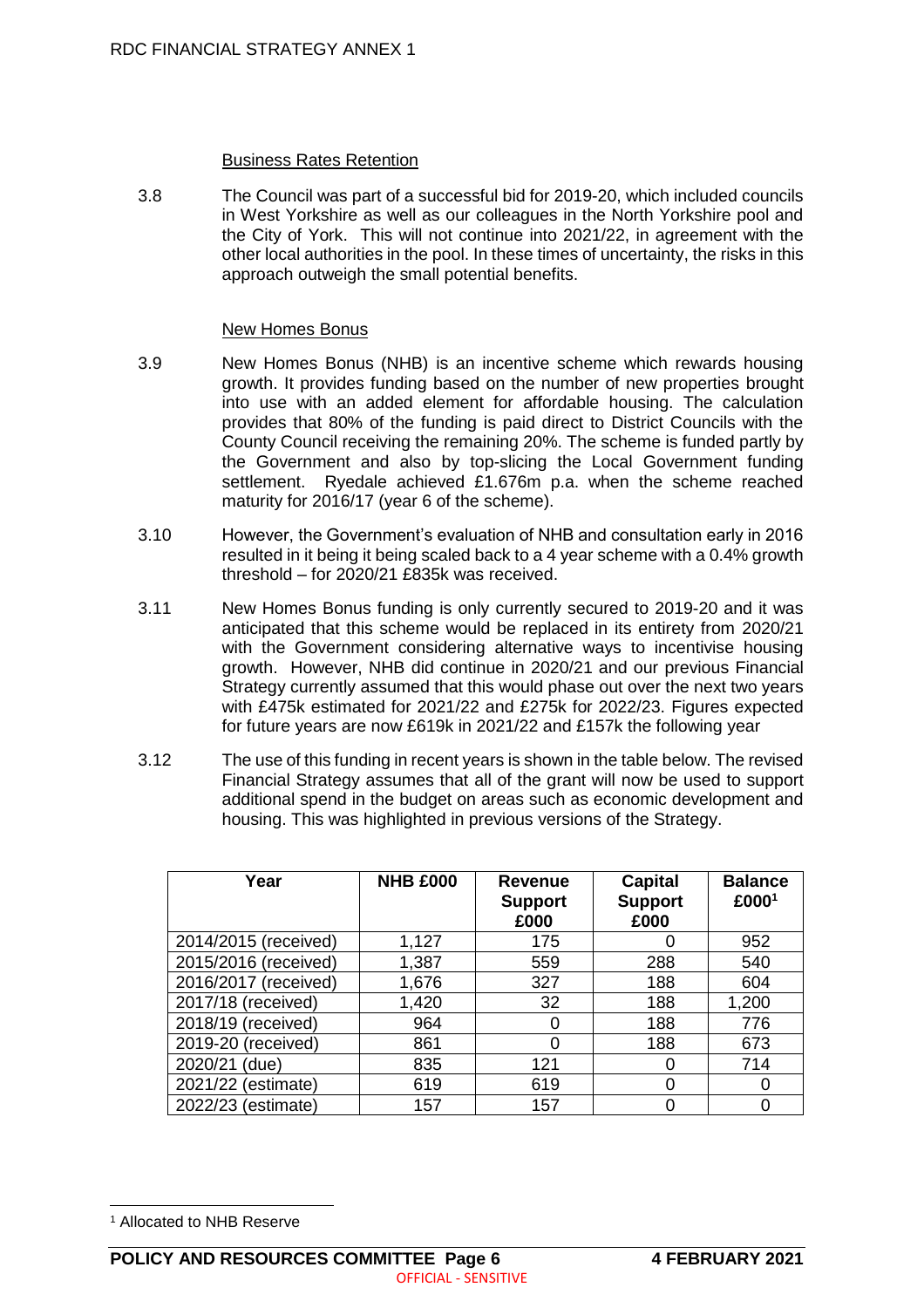#### Special and Specific Grants

- 3.13 As part of the Settlement, the government has introduced some additional grants for 2021/22. These are set out below and included in the overall figures in section 7.
	- Lower Tier Services Grant (£70k). This is our share of a new unringfenced funding of £111m to English councils with responsibility for services such as homelessness, planning, recycling and refuse collection and leisure services. The grant contains a one-off minimum funding floor, so that no council – either upper or lower tier – will have less funding available in 2021-22 than this year.
	- Local Council Tax Support Grant (£75k)
	- Local Tax Income Guarantee (£127k next year). This is to help compensate councils for lost council tax and business rates income and helps to offset the losses over three years.
	- COVID-19 Support Grant (£260k)
	- Section 31 Multiplier Cap Compensation (£84k)
- 3.14 The expected negative RSG (£120k) has not deducted and the draft settlement has also confirmed the continuation of Rural Services Delivery Grant.
- 3.15 The impact of the settlement, can therefore be summarised as below (all figures are £000s):

Change to original Grant Assumptions

| Settlement Funding - Revenue Support Grant | 120 |
|--------------------------------------------|-----|
| <b>Lower Tier Services Grant</b>           | 70  |
| <b>Local Council Tax Support Grant</b>     | 75  |
| <b>RSDG</b>                                | 572 |
| <b>NHB</b>                                 | 144 |
|                                            | 981 |

#### Additional COVID Funding

| Covid-19 Support Grant      | 260  |
|-----------------------------|------|
| Tax Income Guarantee Scheme | 127  |
|                             | -387 |

#### **Pensions**

3.16 The Council's employers' contribution rate for the North Yorkshire Pension Fund is set every 3 years based upon actuarial assumptions and investment expectations. Like many other Councils Ryedale's pension fund now has an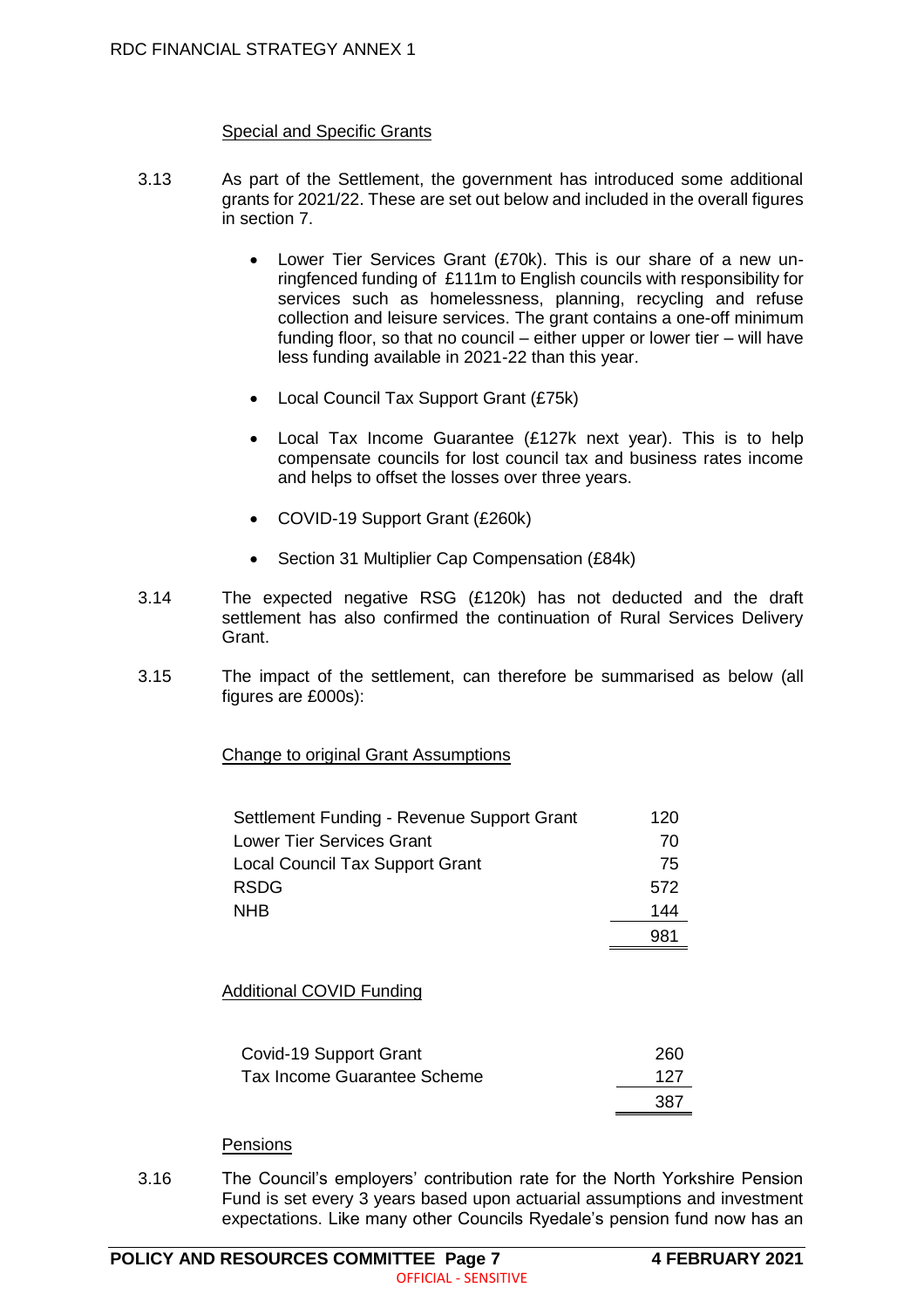estimated surplus of £8.7m at 31 March 2019 when the last valuation was undertaken. The employers' rate is designed to cover future service costs and a contribution towards the historic deficit, which aims to balance the fund over the long term. Changes to the scheme benefits have also been introduced in order to reduce the costs of future pension payments.

3.17 The triennial valuation took place last year and has set employer contribution rates for the next three years. These show a reduced expectation to the tune of £81k, £144k and £148k over the period 2020-23. As agreed last year, the Strategy assumes that this headroom will be held in reserve to assist any negative of the next valuation in future years

#### Debt Charges

- 3.18 Management of the Council's debt is governed by the Treasury Management Strategy and Prudential Indicators which aim to ensure the Council's capital expenditure plans are prudent, affordable and sustainable, with decisions on borrowing taken in light of spending plans and available funding, cash flow needs and interest rates (current and future forecasts).
- 3.19 Borrowing enables the Council to spread the cost of capital expenditure over time. Generally speaking it gives rise to 2 charges against the revenue budget: Minimum Revenue Provision (MRP) and interest payable on debt.
- 3.20 MRP is an amount set aside to repay debt in accordance with the approved policy within the Treasury Management Strategy. The current policy is to charge MRP for assets included within the debt liability over the useful life of the asset or finance lease term. The current annual charge to General Fund balances is £35k. At this stage, it is anticipated that MRP changes will be reviewed as the Housing Programme progresses, in line with any internal borrowing used to fund scheme costs.
- 3.21 The Council has resolved to fund the current capital programme through the use of grant funding and reserve balances, (with the exception of Finance Leases), thus removing the need to borrow. However, should this position change, the current environment of low returns on cash investments means that it is more favourable to borrow internally (i.e. use available cash earmarked for future spend) than take out new external borrowing. This will be kept under review as part of monitoring the Council's Treasury activities.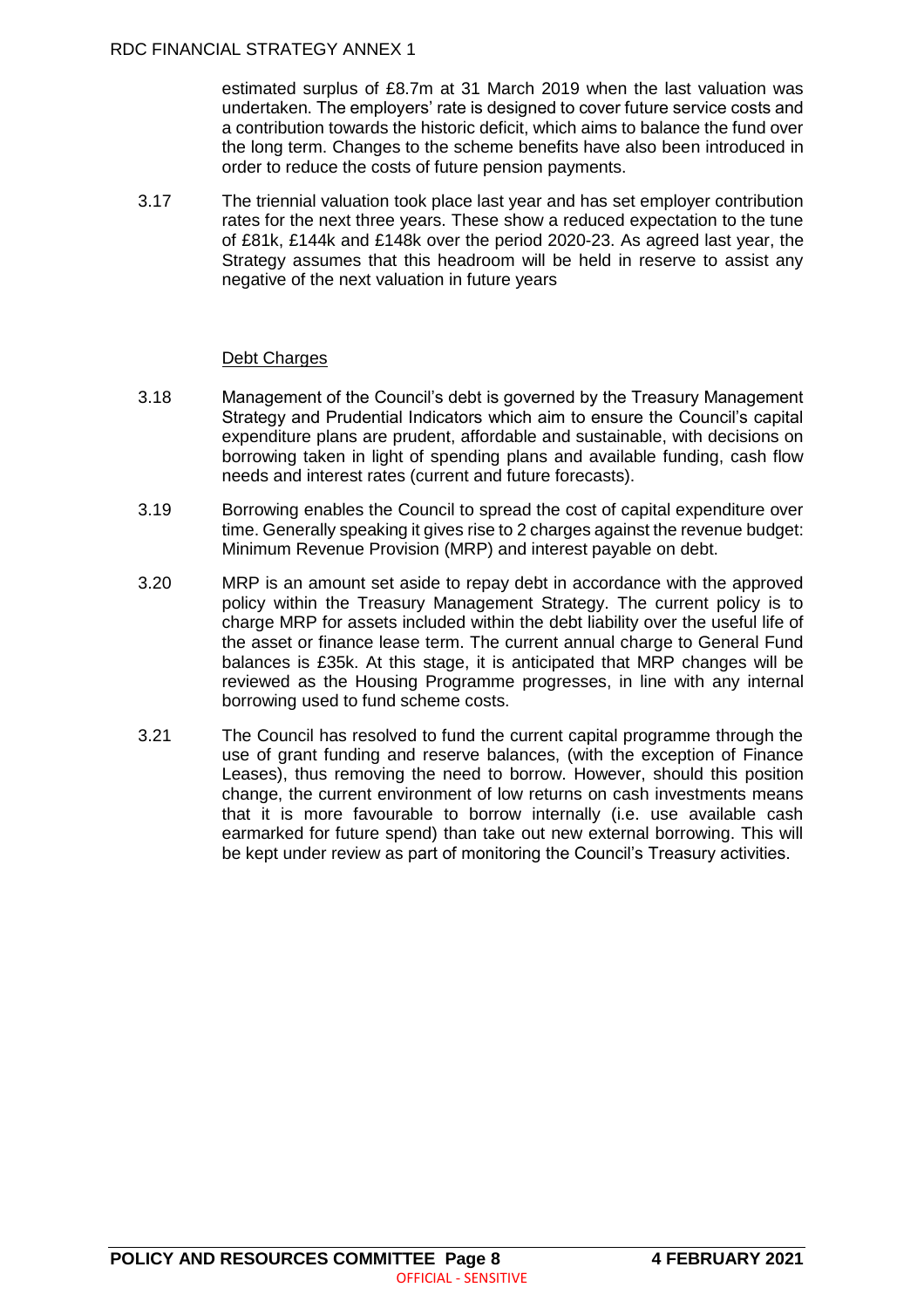# 4. Commercial Strategy

- 4.1 A key driver for the Council's Commercial Strategy is future financial pressures and a need to plug a likely funding gap in the years to come or to fund investment in services, and to look at how the Council can become selfsufficient other than where specific grants are allocated by central government.
- 4.2 The Strategy considers where certain discretionary services can be funded by those who use them rather than the general taxpayer.
- 4.3 Alongside this is a requirement to ensure that the Council provides the best value for money to the people of Ryedale.
- 4.4 Commercial opportunities can have a positive impact on the Council and the area by:
	- Developing the portfolio of services provided by the Council and making it a more attractive place to work
	- Generating additional income which, in addition to plugging any financial gap, can be used to invest in services
	- Working more closely with business and ensuring the Council is a key player in ensuring that we maximise the economic potential of our area and achieve our strategic outcomes across our communities
- 4.5 Although income generation is very important, our Commercial Strategy will also look at how we can ensure that every spending decision is taken with a view to ensuring the best value for money for taxpayers. We will also ensure that we become infuse our procurement and commissioning decisions with an "intelligent client" ethos.
- 4.6 All of these require us to look at culture across the Council and ensure that staff and members feel confident and knowledgeable enough to deliver the strategy.
- 4.7 In summary therefore this Strategy notes that we will
	- Look at all non-statutory services and investigate potential for full cost recovery or increasing user contribution to their cost
	- Shape potential markets for delivering traded services and look at how generated surplus can be used
	- Review our procurement strategy to ensure that a commercial approach is taken
	- Ensure that all purchasing decisions are guided by a value for money approach
- 4.8 To do this successfully we need to ensure that we have the proper support functions in place in designing and delivering the services (e.g. financial and legal advice and marketing support) and that any costs of this are fully recovered in what we charge for the services.
- 4.9 Ensuring we have the right culture across the organisation is also important. We will takes steps to provide staff and members with the relevant skills and expertise in this regard to embed a more commercial mindset across the Council.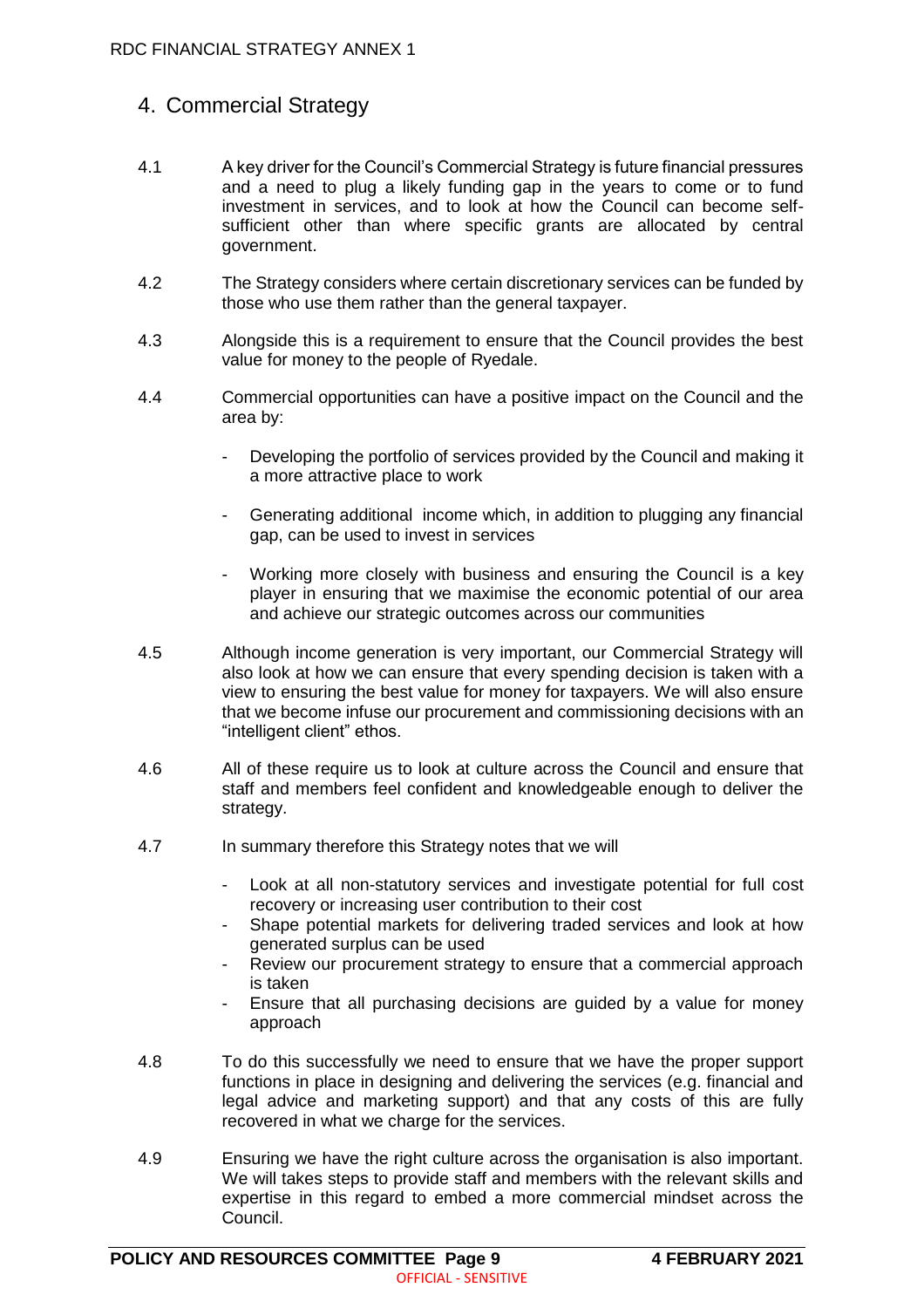- 4.10 An important part of becoming more commercial involves managing risk and attitudes towards this from officers and members. Our approach will encourage an appetite for calculated risk-taking and being willing to learn lessons from approaches which do not always lead to the success hoped for. This will of course be balanced by a risk management process which ensures we safeguard the council at all times.
- 4.11 The Financial Strategy included a number of income targets over the next few years and these have been revised due to the impact of the pandemic.

# 5. Council Tax

- 5.1 The Council Tax Base in 2020/21 is 22,062 and the Strategy previously estimated a 1% rise forecast thereafter. Every 0.5% increase above this level would add approximately 110 Band D equivalents to our Tax Base which equates to around £21.5k p.a. at the current Band D charge. However the impact of the pandemic has resulted in a decrease in the base for 2021/22 to 21,801. Although we have resumed a 1% increase for future years, this has caused a financial impact of future years
- 5.2 In 2021/22 central Government will allow district councils to increase their Band D charge by 2% or £5 whichever is the highest, without triggering a referendum. Our assumptions are that this will be 2% or £5 per annum in future years.
- 5.3 On February 4 2021, the Policy and Resources Committee approved a recommendation to freeze Council Tax in 2021/22. This position has been built into the budget for 2021/22 with a resumption of £5 increase in future years.
- 5.4 The impact of not increasing Council Tax has added a further £109k to the gap to be funded from reserves – and this will now continue for each year after that.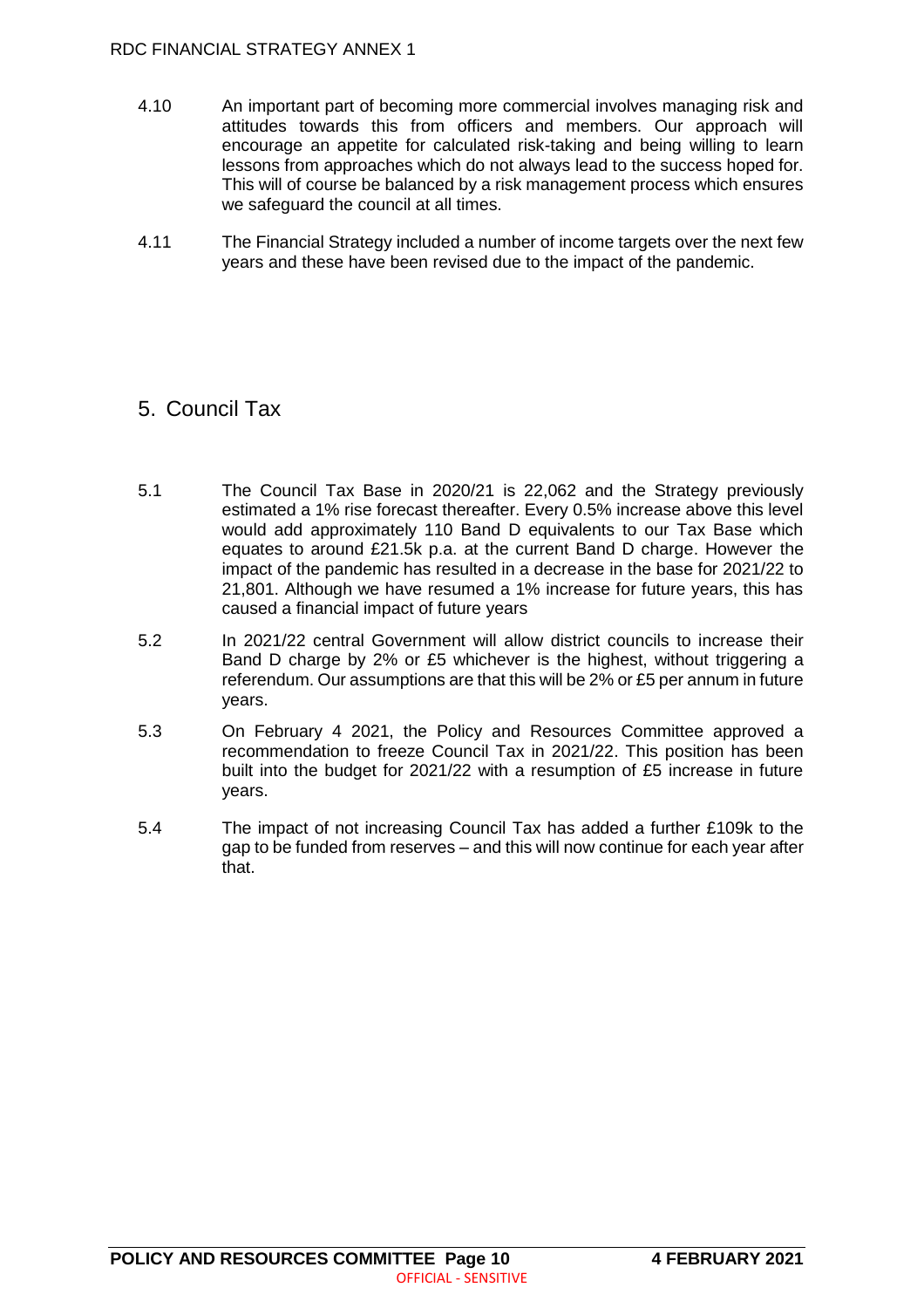# 6. Reserves and Balances

- 6.1 The Local Government Act 2003 places a specific duty on the Chief Finance Officer (s151), to make a report to the authority when it is considering its budget and the level of the Council Tax. This report must deal with the robustness of the estimates and the adequacy of reserves allowed for in the budget proposals. The Council must have regard to this report in making their decisions.
- 6.2 The Council also has a fiduciary duty to local taxpayers and the Chief Finance Officer must be satisfied that the decisions taken on the level of balances and reserves represent the proper stewardship of funds.
- 6.3 In assessing the adequacy of the contingencies, balances and reserves, the Chief Finance Officer takes account of the key financial assumptions underpinning the budget, together with an assessment of the Council's financial management arrangements. This assessment will include a review of past performance and external influences on the financial plan, and full consideration of the risks and uncertainties associated with the plan, their likelihood and potential impact.
- 6.4 The Council's policy is to maintain its contingencies, balances and reserves at levels that are prudent but not excessive. With the outlook for the years after 2020/21 and beyond currently uncertain, and the scale and risk of achieving cost reduction being high, any reserves identified as being surplus should be prioritised to invest to save schemes and, if required, to smooth the curve of cost reduction in the light of timescales needed to drive costs out.
- 6.5 It has been assumed in the past that General Balances are **not** used to support the revenue budget but may be used for temporary or on-off costs – although such costs will be clearly managed and agreed through the use of the Strategic Reserve. In 2021/22, subject to approval, specific amounts will be set aside for the following:
	- one-off COVID costs (£787k, as set out below)
	- potential costs of Brexit (£50k)
	- capital funding (section 9 below)
	- support for the revenue budget
- 6.6 General Balances are funding of last resort. Taking account of the size of the Council's revenue budget and risks being managed, a minimum working balance of £1m would seem appropriate.
- 6.7 At 1 April 2020 reserve balances were £15.8m revenue and £456k capital receipts.
- 6.8 A current list of reserves and balances is shown in the table below. The Council's revenue reserves increased from £12.8m in March 2018 to £14.9m in March 2019 and then to £15.8m in March 2020. These are expected to fall to £13.8m by the end of the current financial year, partially as a result of funding the 2020/21 overspend resulting from COVID costs. This reduction is expected to continue in future years, as set out in Appendix 2 of the Strategy.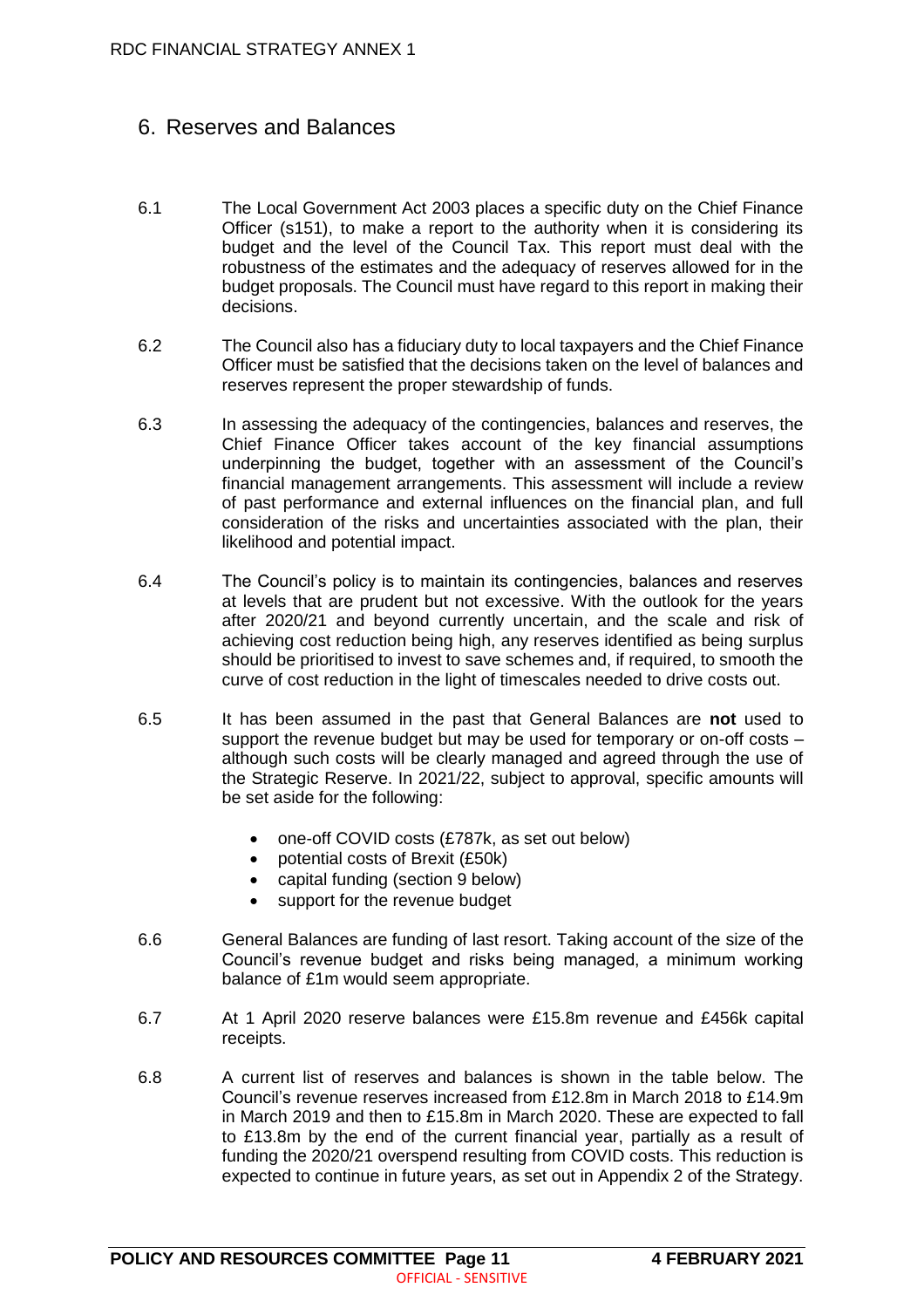- 6.9 At its meeting on 10 December 2020 (adjourned from 3 December), Council asked officers prepare a report on a £500k investment into a credit union. Work has begun on this and discussions are taking place with existing unions to look at the possibilities of this and a full report, including business case showing impact on revenue budget, will be brought back to members as soon as this is done and before any final decisions are taken to proceed. In the meantime however, this Strategy notes the potential use of £500k of reserves next year to fund this.
- 6.10 Over the next financial year, including funding to cover the expected budget shortfall and additional COVID costs, as well as use of £500k as above for a credit union, and assuming approval of significant allocation of capital funds (outlined in section 9 below), revenue reserves would then reduce to approximately £8.3m, or £7.8m if approval to fund the Credit Union is given:

| £000s                                | 31.03.20 |          |              |              | 31.03.21 |          |              | 31.03.22 |
|--------------------------------------|----------|----------|--------------|--------------|----------|----------|--------------|----------|
|                                      |          | In-year  | <b>NHB</b>   | <b>COVID</b> |          | In-year  | <b>COVID</b> |          |
|                                      |          |          |              |              |          |          |              |          |
|                                      |          |          |              |              |          |          |              |          |
| <b>General Reserve</b>               | 3,981    | $\Omega$ | $\mathbf 0$  |              | 3,981    | 0        | $-787$       | 3,194    |
| <b>Capital Fund</b>                  | 5,547    | $-1,688$ | 0            |              | 3,859    | $-4,456$ |              | $-597$   |
| Collection Fund Equalisation Reserve | 996      | 39       | $\Omega$     |              | 1,035    | $-600$   |              | 435      |
| <b>Election Reserve</b>              | $-23$    | 30       | $\mathbf 0$  |              |          | 30       |              | 37       |
| New Homes Bonus Reserve              | 2,760    | 0        | 714          |              | 3,474    | 0        |              | 3,474    |
| Pensions Reserve (new)               | 0        | 81       | 0            |              | 81       | 225      |              | 306      |
| <b>Strategic Reserve</b>             | 2,527    | $-26$    | 0            | $-1,084$     | 1,417    | $-447$   |              | 970      |
|                                      | 15,788   | $-1,564$ | 714          | $-1,084$     | 13,854   | $-5,248$ | $-787$       | 7,818    |
| <b>Capital Reserves:</b>             |          |          |              |              |          |          |              |          |
| <b>Capital Receipts</b>              | 456      |          |              |              | 456      |          |              | 456      |
| <b>Total Capital Reserves</b>        | 456      | 0        | $\mathbf{0}$ | 0            | 456      | $\bf{0}$ | $\bf{0}$     | 456      |
| <b>Total Reserves</b>                | 16,244   | $-1,564$ | 714          | $-1,084$     | 14,310   | $-5,248$ | $-787$       | 8,274    |

6.11 Further details on reserves are set out in below in section 8.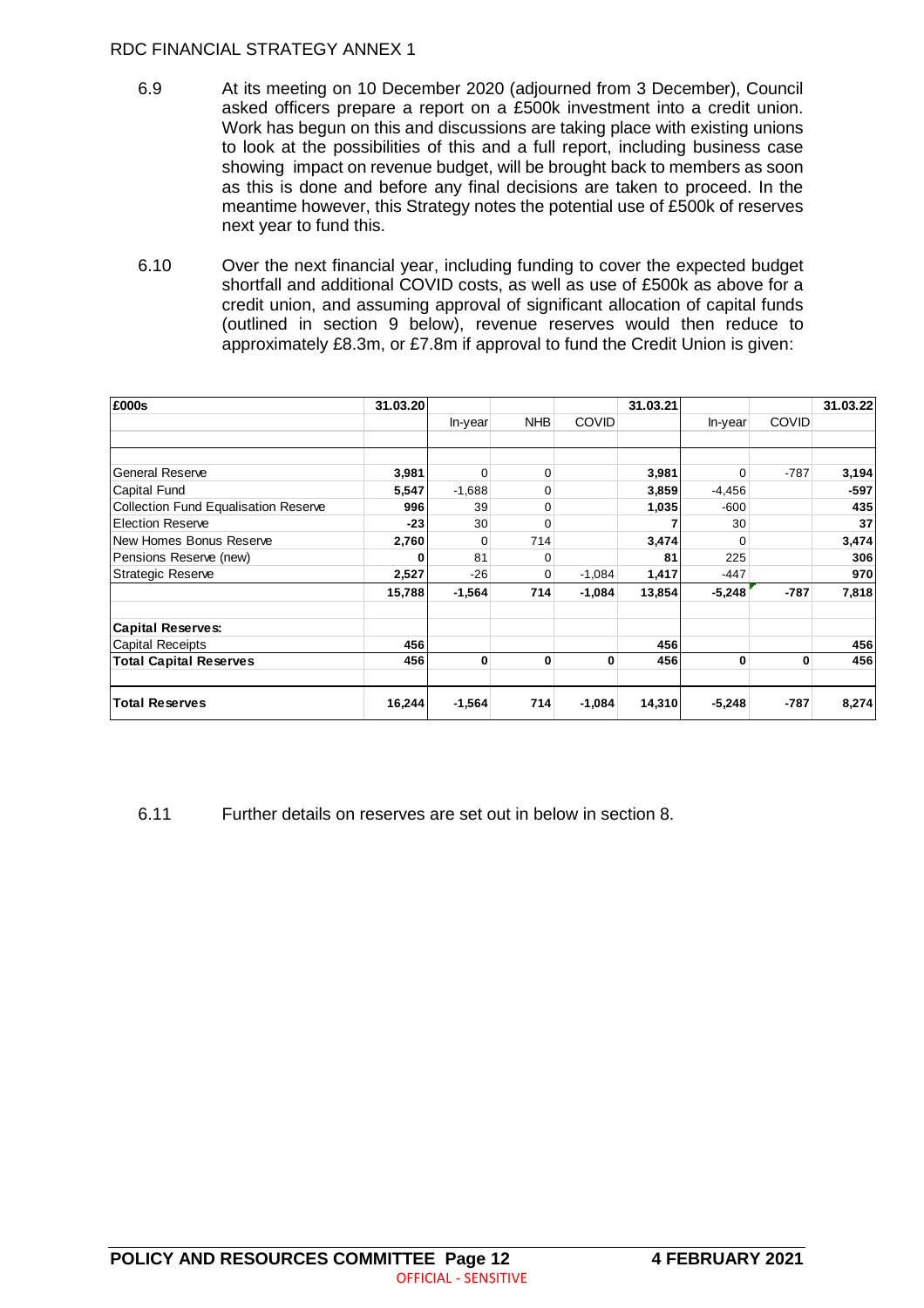# 7. Budget Outlook 2021/22 – 2024/25

- 7.1 The 2019/20 budget was the first in a number of years where a large underspend or contingency was not set as part of the overall revenue budget and this continued in 2020/21. This means that the Council has gone from a £2.1m underspend in 2017/18 and £1.4m underspend in 2018/19, to a small surplus of £31k in 2019/20. This is an ongoing process and work continues across the Council to ensure that budgets are allocated at appropriate levels.
- 7.2 However, the costs on the Council of COVID have had a significant and detrimental effect on the budget.
- 7.3 The Q3 position to be reported to members in £0.834m after COVID costs and income are taken into account.
- 7.4 Central government has also made available a scheme to "compensate councils for irrecoverable and unavoidable losses from sales, fees and charges income generated in the delivery of services, in the financial year 2020/21". This means that where the Council has budgeted for something as income (sales, fees and charges), and has suffered losses to that income, then compensation will be payable. Authorities will have to absorb the initial 5% of losses (the 5% deductible), with central government compensating 75% of losses above this threshold. Any recovered income would therefore contribute to the gap above.
- 7.5 Work continues to identify as best as we can the ongoing impact of Covid and other significant policy changes including EU transition and potential local government reform on the revenue budget in future years. This includes:
	- a) Business Rates income reduction
	- b) Council Tax income reduction
	- c) Other lost income
	- d) Additional staffing costs to enable the delivery of new services and functions legislated by Government, increased workload as a result of a growth in service demand for existing services (e.g. benefits) and /or requirements around Covid-secure compliance, which includes social distancing. At the same time we will take account of any cost increases and reductions that are arising through revised working arrangements.
- 7.6 In general, it is assumed that on average costs will increase in line with inflation.

#### Employee Costs

- 7.7 The single largest cost to the Council is its employees. In 2020/21 the Council's payroll budget is around £7.5m. The budget also includes provision to cover costs for the second year of the implementation of the new pay structure.
- 7.8 Salary budgets are set at mid-point of scale with no vacancy factor.
- 7.9 The budget includes costs to other organisations such as NYCC which replace direct staffing costs. Estimated costs in 2021/22 are shown below. It should be noted that in most cases these are not additional costs, however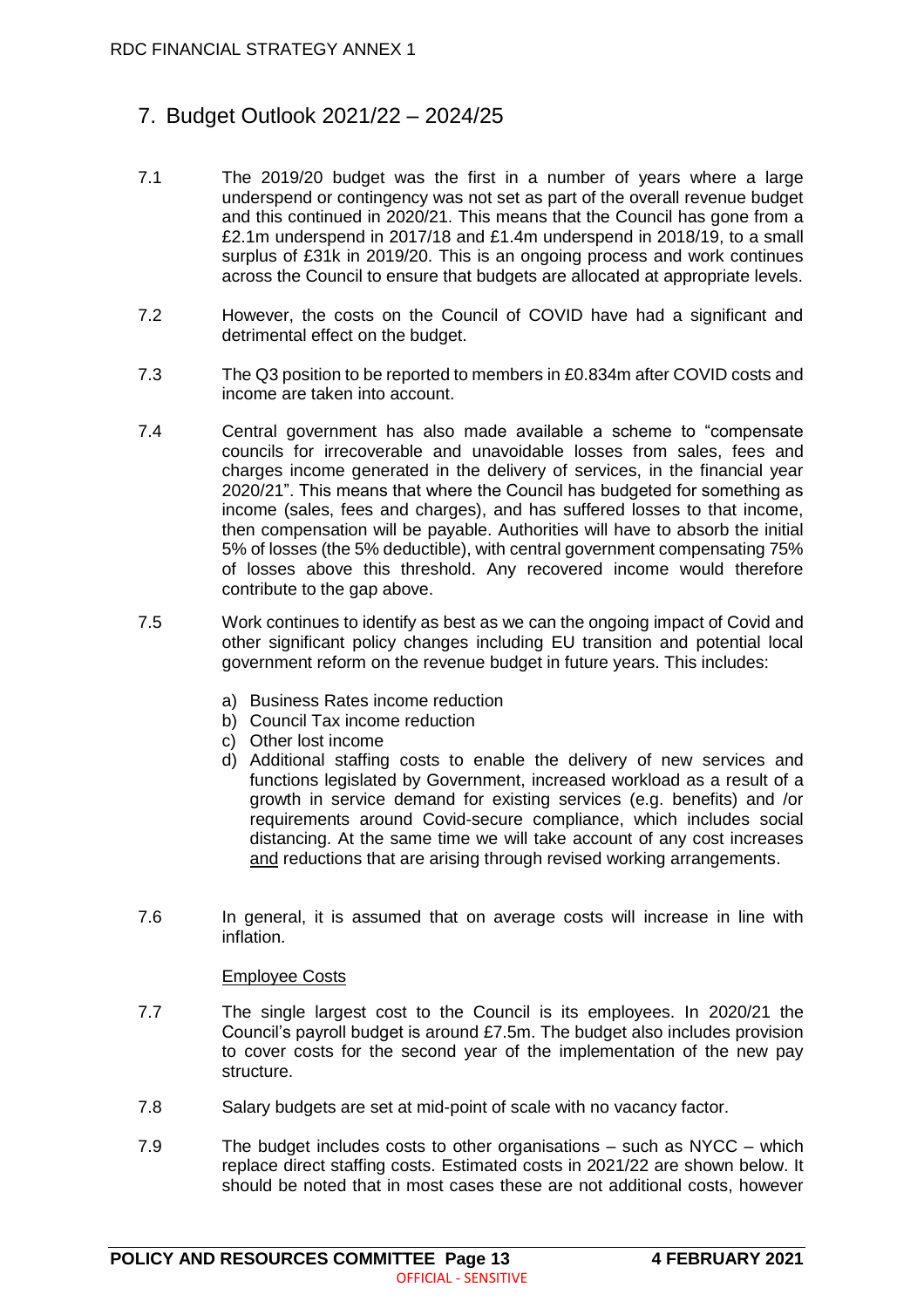additional funding is included for finance, Health & Safety and Human Resources.

| <b>Service</b>              | Organisation                 | <b>Budget</b> |
|-----------------------------|------------------------------|---------------|
|                             |                              | £000s         |
| Finance Resource            | <b>NYCC</b>                  | 206           |
| Legal Resource              | <b>NYCC</b>                  | 117           |
| <b>HR Resource</b>          | <b>NYCC</b>                  | 104           |
| <b>Employment Support</b>   | <b>NYCC</b>                  | 39            |
| <b>Resourcing Solutions</b> | <b>NYCC</b>                  | 31            |
| Health & Wellbeing          | <b>NYCC</b>                  | 16            |
| <b>Collection Fund</b>      | <b>NYCC</b>                  | 5             |
| <b>Cleaning Services</b>    | <b>NYCC</b>                  | 54            |
| Procurement                 | <b>NYCC</b>                  | 77            |
| Safeguarding                | <b>SBC</b>                   | 4             |
|                             | The York, North Yorkshire &  |               |
| Housing                     | <b>East Riding Strategic</b> | 12            |
|                             | <b>Housing Partnership</b>   |               |
| Health & Safety             | <b>NYCC</b>                  | 47            |
|                             |                              |               |

#### Budget Gap

7.10 The Financial Strategy agreed by Council in February 2020 noted that while the 2020/21 budget balanced, there remained future funding gaps as below:

| £Ο      |
|---------|
| £488k   |
| £465k   |
| £1,040k |
|         |

7.11 The following paragraphs set out the changes required to the budget from that position.

#### Continuity Budget Adjustments

7.12 These are adjustments required to ensure that staffing and budgets already agreed match requirements and to ensure that managers are able to monitor their budgets properly. This includes inflation, as highlighted above, other grading issues related to the new pay structure, structure changes and other budget corrections where necessary. These are shown below (all figures are £000s) and are in addition to the £197k identified last year:

| Inflation and increments                        | 153 |
|-------------------------------------------------|-----|
| Other Budget adjustments (including pay policy) | 194 |
| HR and organisational development               | -73 |
| Streetscene Mechanic                            | 28  |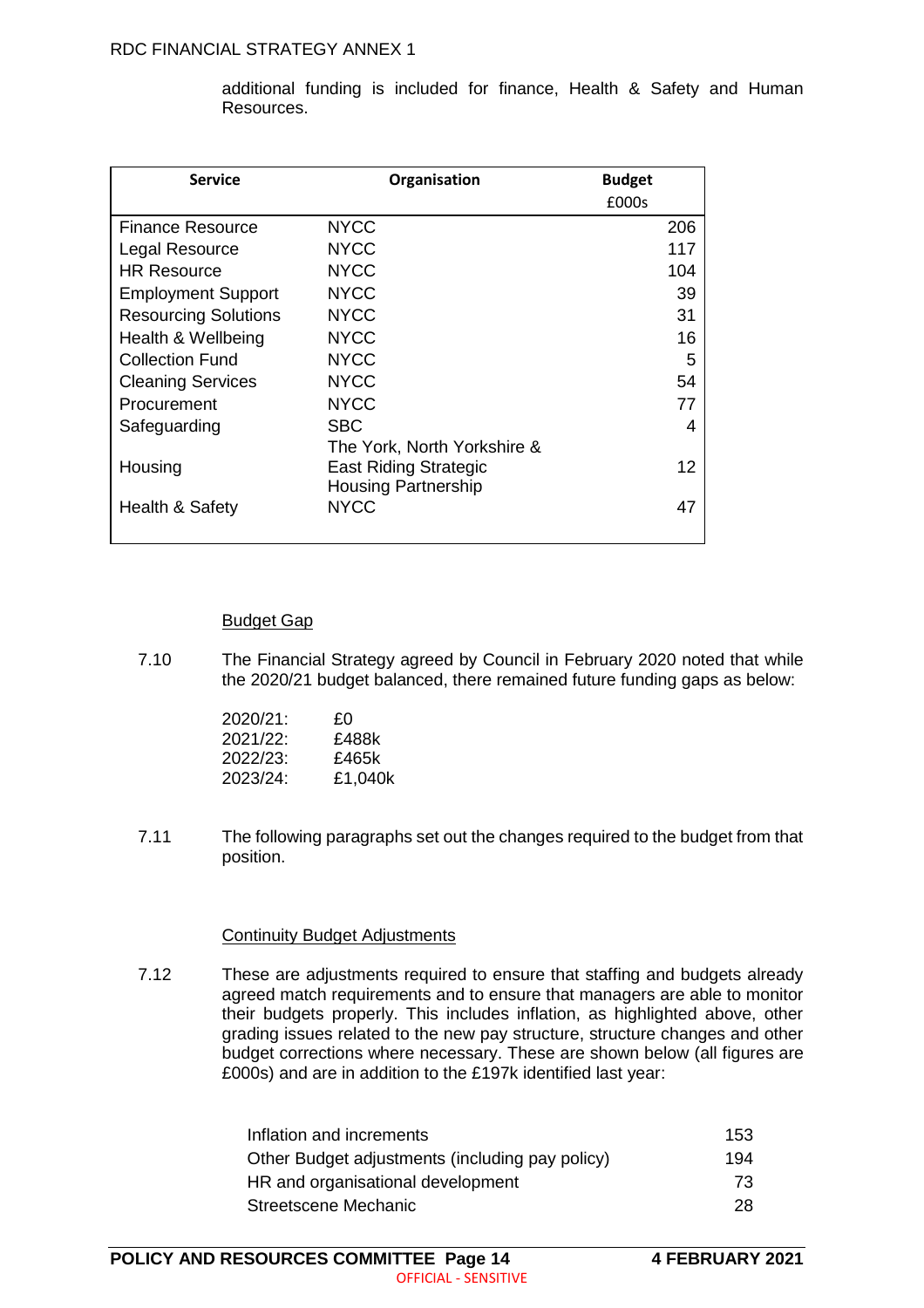| Additional Waste & Recycling Officer 0.4 FTE | 13   |
|----------------------------------------------|------|
| Waste Transfer Station                       | 76   |
|                                              | .537 |

#### Investment in Capacity

- 7.13 In addition to increased costs arising from the ongoing impact of the pandemic which are set out below, the budget also includes proposals to increase capacity.
- 7.14 Additional Health and Safety costs to meet legislative requirements at the depot (£10k) are required. Following the implementation of the Council's new health and safety policy and increased monitoring of compliance, there is a need to invest in additional measures at the depot, one of our highest risk functions.
- 7.15 Transformation of Waste and Recycling Services. This area of the Council overspent its budgeted provision in 2020/21, resulting in a full-scale review of current operations and the actions and investment required to ensure that it operates to its optimum. This funding will enable identified actions to be progressed, enabling use of resources to be maximised in the future.
- 7.16 Car Park Action Plan (£20k) If the Council decides to endorse a new approach to car parking provision, this budget is required. Without it, it will not be possible to progress implementation of the key measures that will aide economic recovery of town centres post-Covid and support the Council to achieve an increased income stream in the longer term.
- 7.17 The Head of Paid Service commissioned senior managers to work with their teams to identify areas where it is considered that further investment is required given the current pressures on capacity due to increased service demands and the need to deliver against the Council Plan as well as COVIDrelated responsibilities. Those identified in relation to business as usual/Council Plan delivery capacity included supporting performance management, data intelligence and potential for further work as a result of LGR. Initial estimates suggest this would be a further £200k but at this stage, such costs have not been allocated in the budget. Any further allocations will be subject to business cases coming forward at a future date to members.
- 7.18 A summary of the proposals in the budget is shown below

| Additional Health and Safety costs | 10  |
|------------------------------------|-----|
| Transformation of Streetscene      | 114 |
| Planning                           | 64  |
| Enforcement                        | 6   |
| <b>External Audit Fees</b>         | 5   |
| Insurance Premiums                 | 19  |
| <b>Car Park Action Plan</b>        | 20  |
|                                    | 237 |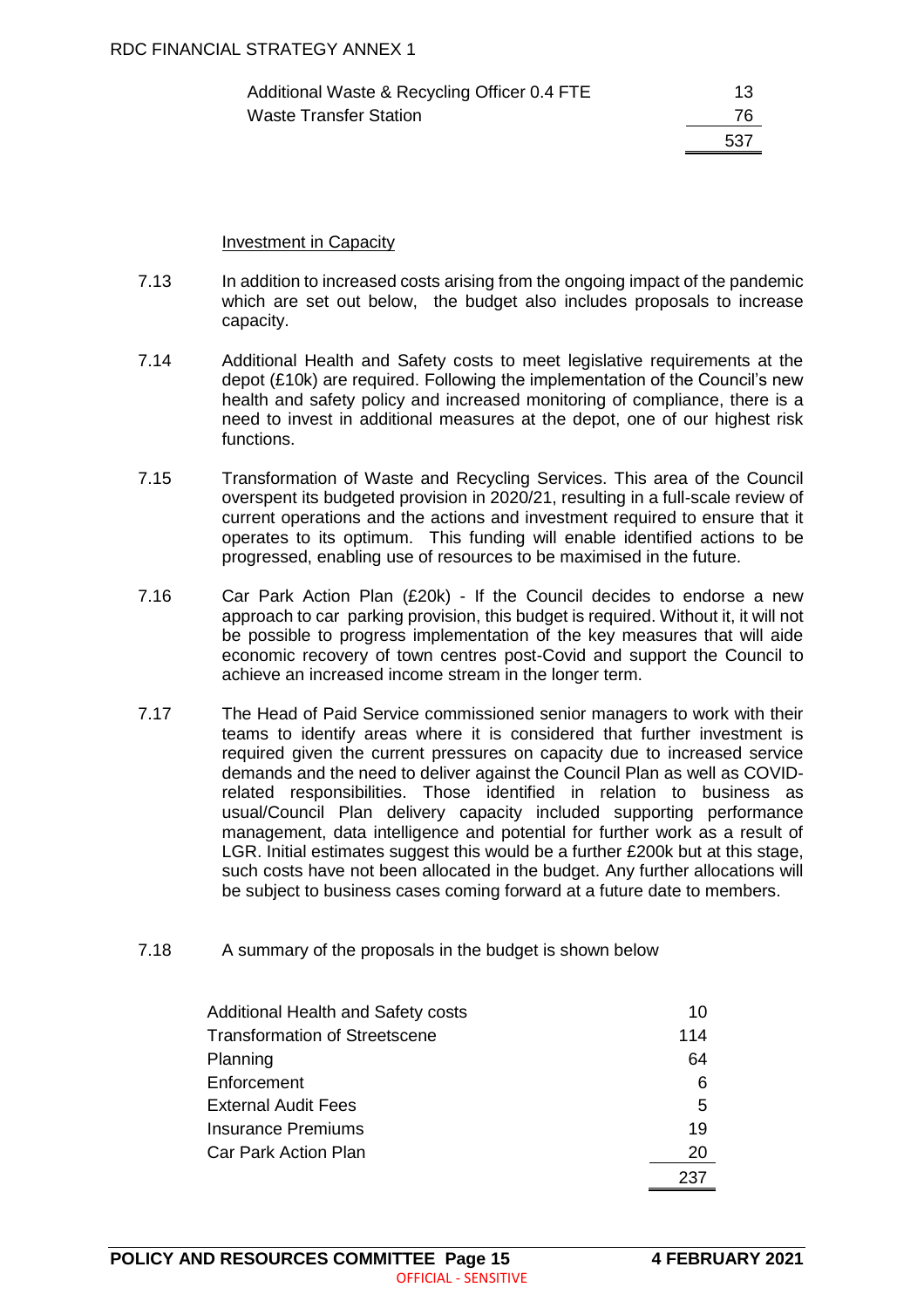#### Savings

7.19 A number of savings have been identified and built into the budget. These are set out below. In some cases, these are reductions which can be applied without any further action as they reflect an updated spend pattern or have been planned for some time. In other cases, efficiencies have been linked to income generation through better marketing and increasing take-up targets.

| Efficiencies identified 2020/21 Budget Round | $-346$ |
|----------------------------------------------|--------|
| Housing Benefit Subsidy - Admin              | $-2$   |
| Licensing Income                             | $-6$   |
| Travellers Site - Malton                     | $-1$   |
| Railway Tavern Accommodation                 | $-3$   |
| Ryedale House Income                         | -9     |
| <b>Streetscene Vehicle Leases</b>            | -9     |
| <b>Total Savings</b>                         | -377   |

#### Fees, Charges and Income Generation

- 7.20 Fees and charges have generally been increased in line with inflation, up to 4%, however there are some specific service areas that are exceptions to this:
	- Pest Control: it is anticipated that charges will be increased at a higher level to ensure the service is not subsidised
	- Green Waste, which will remain frozen at the 2017/18 level of £38 per licence
	- Catering at Ryedale House. Additional targets were included in last year's budget for the service to break even and these remain in the proposals

#### One-off Maintenance Costs

- 7.21 The budget also includes provision for one-off maintenance costs (£55k, to be funded from reserves) for the following:
	- Milton Rooms flat roof works : £25k
	- Churchyard wall in Slingsby: £30k

#### Potential Additional Costs arising from COVID

7.22 As stated above, the impact of COVID is causing immense pressures on the budget.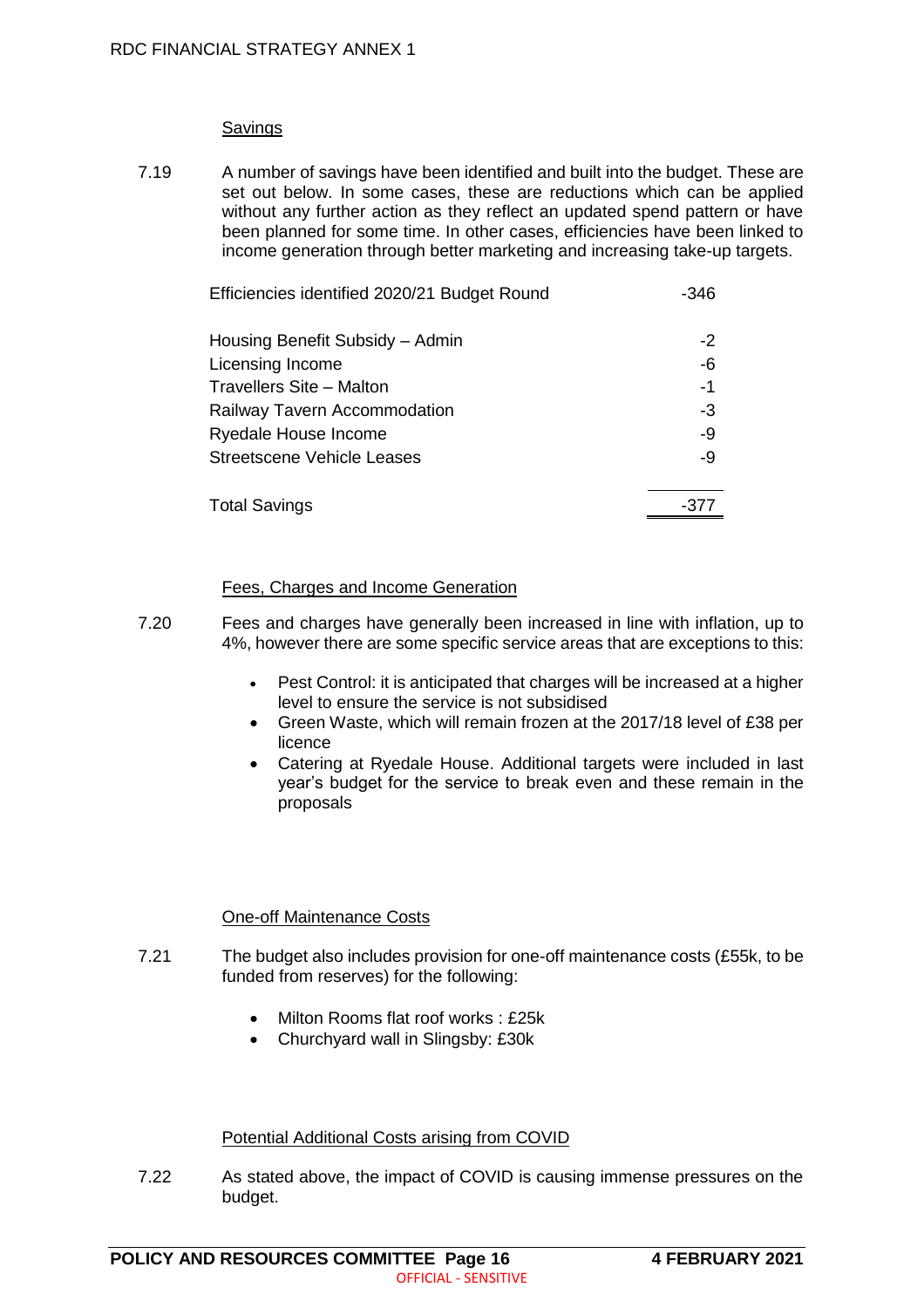- 7.23 The budget includes a proposal to set aside £787k from reserves as a one-off amount to cover these costs between April and October 2021 should they arise, but also to note that a review of this will be required before the mid-point of the financial year and that further funds may be necessary should the financial impact of the epidemic continue beyond October 2021.
- 7.24 The list below sets out expected areas of spend and also estimates should some of these pressures last into the next financial year. The headings below do not constitute a "target" for spending but are in many cases a contingency to cover these costs. In some cases, e.g. Customer Service advisors, contingency is set aside, subject to review and final decision. for continuation of support for 6 months as service demands have increased as a result of COVID and job losses in the community, This in turn has had an impact of more demand in the Council. However these contingencies will be reviewed during the year and may need to be increased. This list currently shows what we are aware of and of course may change further in future months.
- 7.25 This 6 month contingency is therefore the case for most of the headings below. Should all of these resources be required for the full financial year, a request to draw down at least a further £300k may be required.
- 7.26 It is of course possible that should the impact of the pandemic last well into 2021/22, that central government will provide more funding. The council will also be able to claim against some costs for which the county council is funded and discussions are ongoing in respect of these. However at this stage, any income above the £260k notified by the government has not been included. Should this increase, the call on reserves will reduce. For comparison purposes, the amount of funding provided by central government in the current financial year is approximately £1m (at time of writing).
- 7.27 The Chief Executive and senior management team has also requested funding to support staff and the community following the impact on the mental health and wellbeing of these groups. The funding would be used for additional support measures in response to the findings of the staff survey and other measures identified by Community connects, including significant concern about people who need help to cope with the impact the past year has had on them. This includes the severe impact on young people as well as supporting families in distress as highlighted in discussions with members and also potential sustainability issues for voluntary and community groups. Once further proposals on these are developed, additional funds would be requested from members to support this in the new financial year. Initial estimates suggest this could be at least another £250k, but this is not included in the budget proposed at this stage.
- 7.28 Further contingency is also required to implement and co-ordinate arrangements such as the severe increase in bureaucratic burdens on the council with respect to government returns and also putting in place new support schemes, and this is included in the budget.
- 7.29 The budget also includes a 50% increase in grants for the voluntary and community sector (by £25k).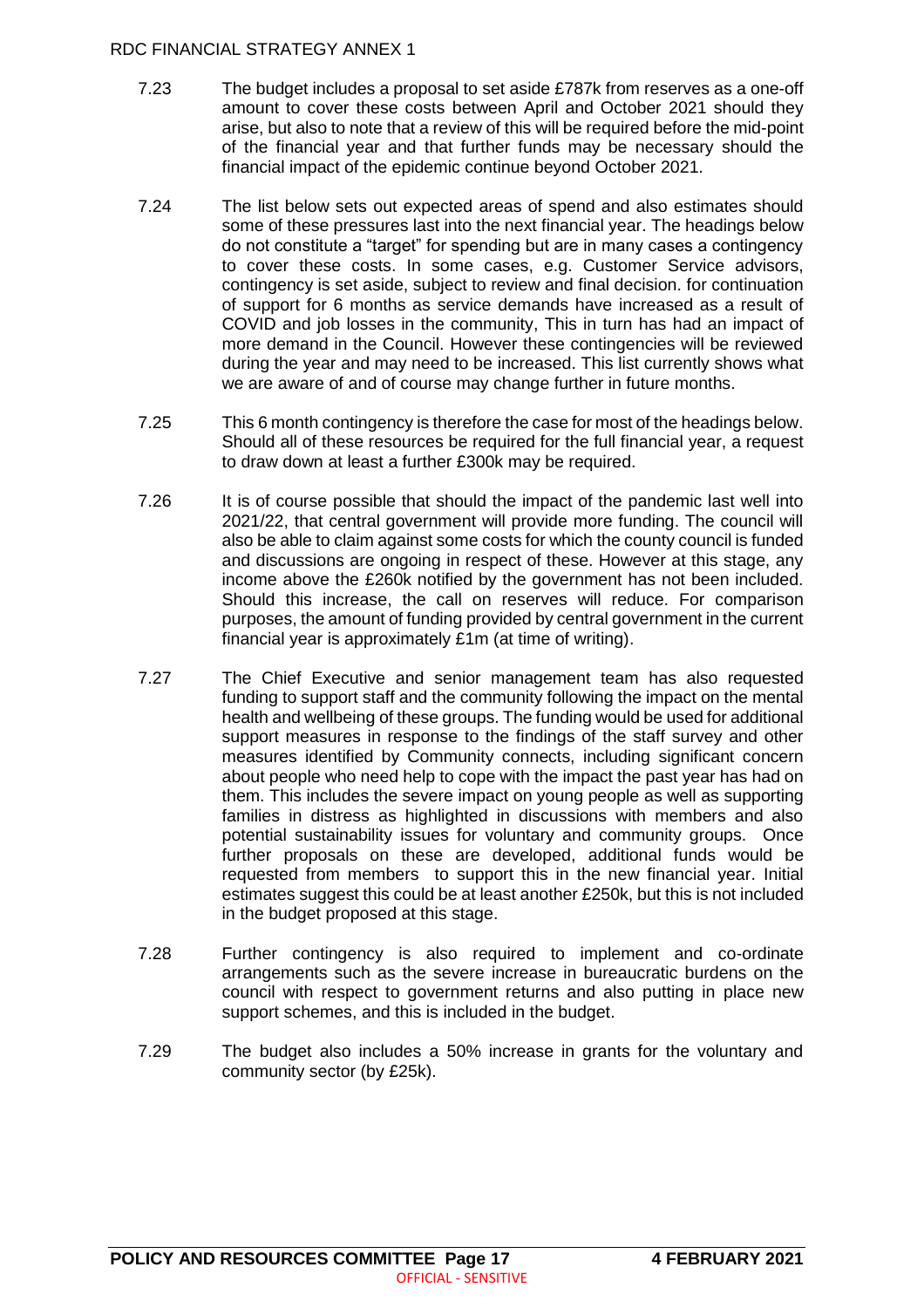All figures below are £000s

| Stand-by payments                                                     | 25  |
|-----------------------------------------------------------------------|-----|
| Reduction in investment income                                        | 150 |
| Additional Vehicle Hire (Streetscene)                                 | 23  |
| Loss of car park income                                               | 155 |
| loss of catering income                                               | 10  |
| Additional finance resources                                          | 50  |
| Loss of Ryecare Income                                                | 8   |
| Procurement savings not achieved                                      | 50  |
| Streetscene (reduction of income, offset by reduction in diesel, etc) | 73  |
| <b>Customer Services Staff</b>                                        | 90  |
| <b>COVID Grant Revenue Officers</b>                                   | 25  |
| <b>COVID Marshall</b>                                                 | 12  |
| Online meetings                                                       | 25  |
| Covid-secure workplace adjustments including PPE                      | 45  |
| Support for Vol and Community sector including additional community   |     |
| grant allocation                                                      | 25  |
| COVID implementation and coordination arrangements                    | 22  |
|                                                                       | 787 |

7.30 Changes to funding have also caused some budget pressures as below (£316k – all COVID related)

- £144k reduced council tax
- £172k reduced business rates
- 7.31 Finally, as reported above at 3.15 , there have been some new grants (total of £981k) and COVID support (387k) which will help to offset these pressures.
- 7.32 In summary, the final budget position as set out in section 8 shows a movement from an expected £488k gap to one of £287k, plus a further oneoff funding from reserves to cover COVID £787k (7.29) and £55k for one-off maintenance costs (7.21).

| <b>Original Gap</b>                | 488    |      |
|------------------------------------|--------|------|
| Plus COVID-related loss of funding | 316    | 7.30 |
| less COVID funding                 | $-387$ | 3.15 |
| Budget adjustments new             | 537    | 7.12 |
| Capacity and Transformation        | 237    | 7.18 |
| less other funding                 | $-981$ | 3.15 |
| Impact of Council Tax freeze       | 109    | 5.3  |
| New savings                        | -31    | 7.19 |
| <b>Revised Gap</b>                 | 287    |      |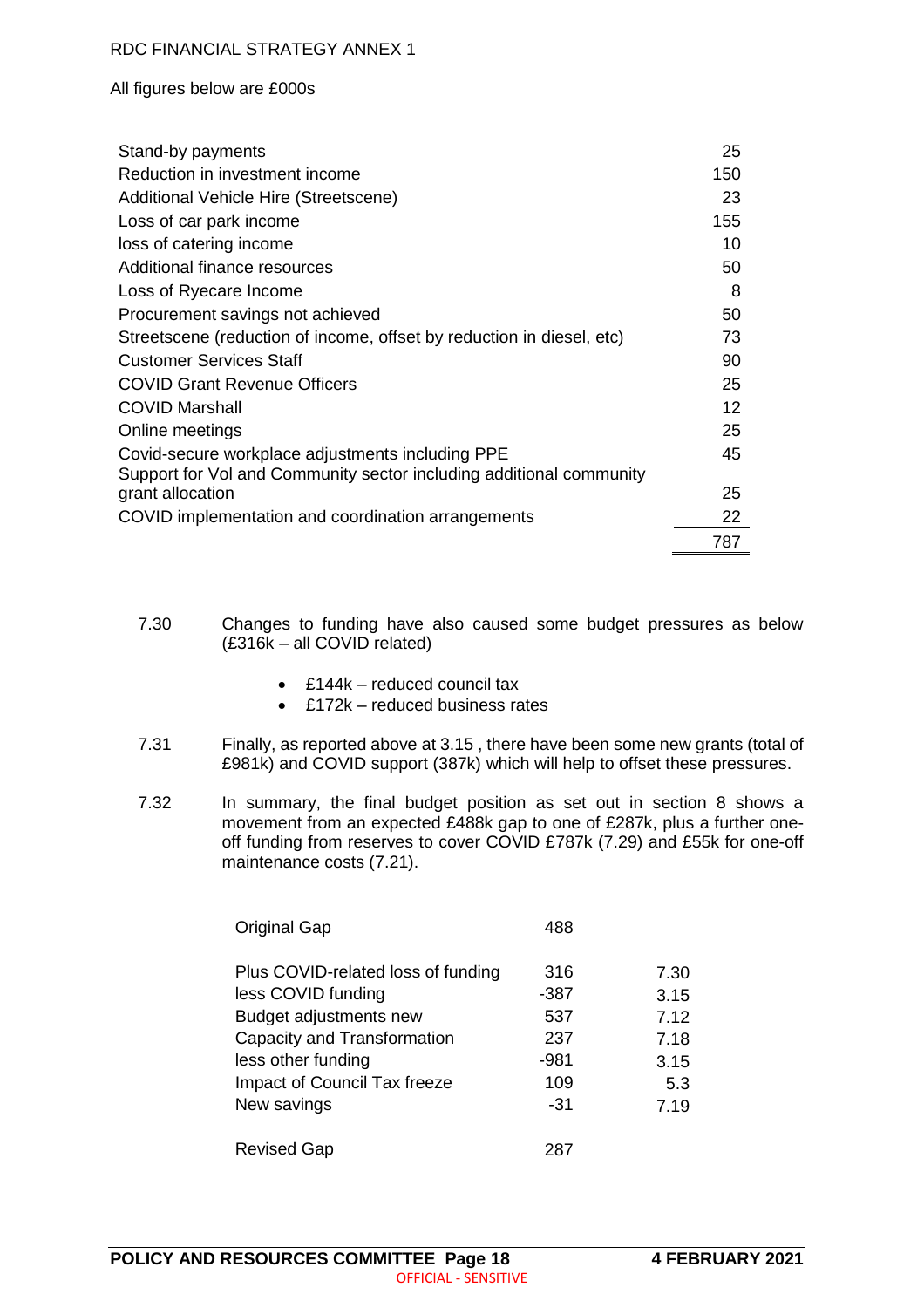# 8. Revenue Summary

- 8.1 Appendix 5 sets out the proposed revised budget forecast.
- 8.2 This shows that in 2021/22, the budget will balance with use of reserves, but – based on the assumptions in this paper – there are still shortfalls in future years which will have to found with further savings.
- 8.3 It should be highlighted that if all of the proposals in this paper are accepted, including the use of reserves for revenue and capital, and if no further action is taken, then there remain budget gaps in future years which will push reserves towards the minimum recommended level of £1m by March 2025.
- 8.4 The use of reserves in this paper includes:
	- Contribution to revenue budget: £287k
	- One-off COVID contingency (£787k)
	- Capital Programmes (£4.5m in 2021/22 plus a further £1.2m in 2022/23)
- 8.5 The statement on reserves also notes the potential impact of funding a credit union.
- 8.6 The 2021/22 budget assumes a Council Tax freeze.

# 9. Capital Programme

- 9.1 The Capital Programme is set out in Appendix 6 and includes the following proposals, some of which are subject to separate reports being presented to Policy and Resources Committee on 4 February 2021. For the purposes of this strategy, it is assumed that these reports will be approved and that funding will be required in the capital programme.
- 9.2 The following additions have therefore been made:
	- Car Park Action Plan: £50k per annum for three years, subject to approval
	- Industrial Units: up to £2.3m, subject to approval
	- Milton Rooms: £193k Grant towards building works, subject to approval
	- Ryedale House: £55k Covid-safe Adjustments, subject to approvals for capital works
	- Malton and Norton Infrastructure: £350k agreed by Council December 2020
- 9.3 A proposal to extend the programme delivery of affordable housing was approved by Council in December. The Capital Programme includes revised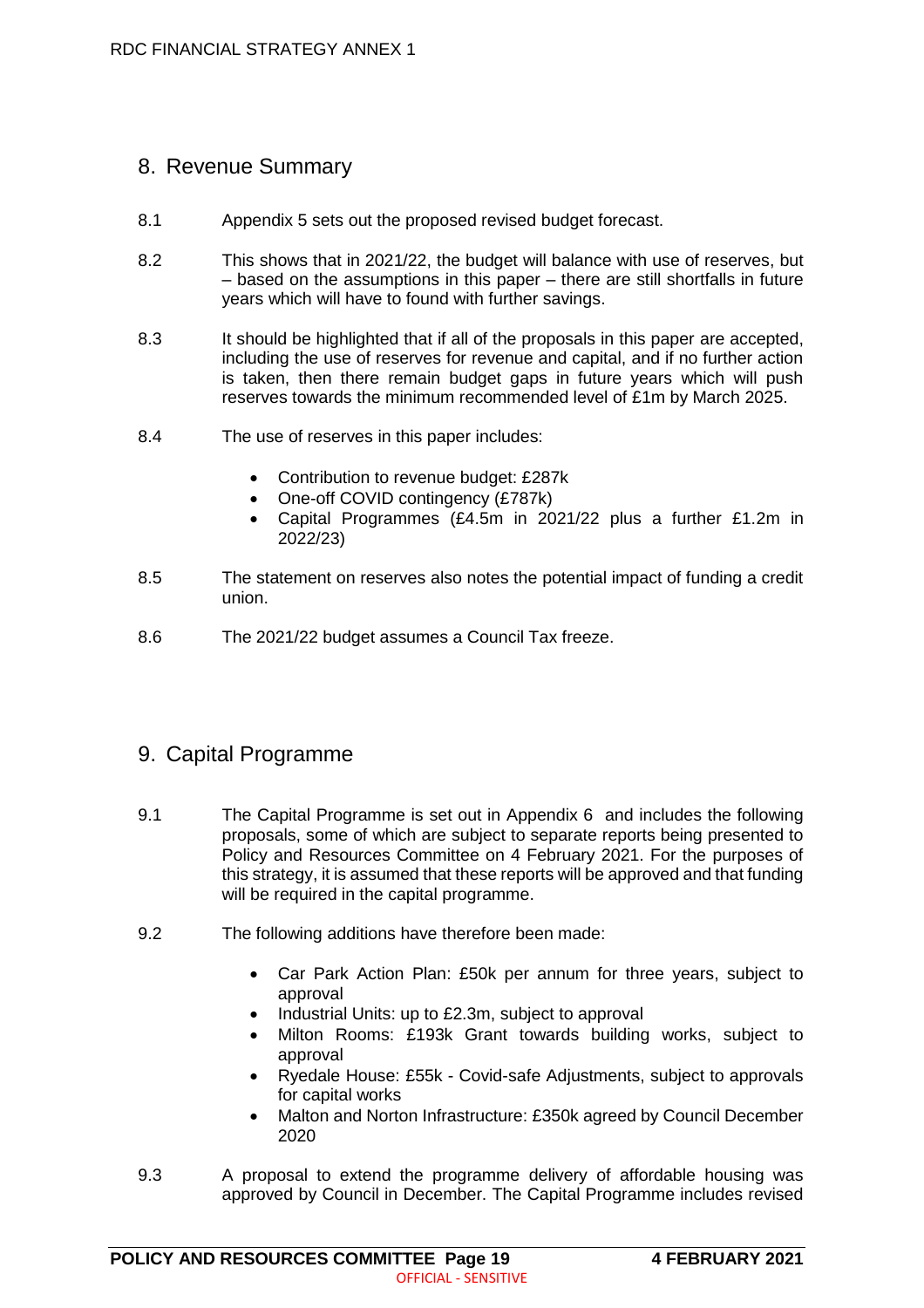costs for this  $-$  showing overall costs expected of £4.4m, with funding of £2.8m. This leave a balance to be found from council resources of £1.6m.

- 9.4 Given the prospect of Local Government Review and the operational challenges associated with the on-going response to Covid-19, the prospect of investment the Public Services Hub has become less likely and therefore the funding previously set aside for this is no longer included for this purpose.
- 9.5 All new schemes are reviewed against the Council priorities and a detailed assessment of deliverability is undertaken prior to consideration by Council. This methodology is applied to all proposals, regardless of the source of funding, prior to any decision being made to accept external capital support such as grant funding, so that the Council can ensure that they form part of an overall capital investment strategy.
- 9.6 The Council is committed to seeking out innovative partnership and funding opportunities in order to deliver the capital strategy and achieve best value.
- 9.7 The Council will continue to work closely with funding partners. Future projects will continue to be developed through partnership working more likely with the Local Enterprise Partnership (LEP). The Council also recognises the importance of increased community engagement and participation as fundamental to the quality of public services and the health of community life. The Council will therefore seek to develop major projects with the full involvement of local communities and ensure appropriate consultation prior to scheme approval.
- 9.8 Resources to fund capital spending are provided from central government grants, with other external grants and contributions sought. Council funding in the form of capital receipts, use of reserves, borrowing and from revenue sources make up the balance of resources. However, grants provided by central government and resources from other external agencies are often specific to an individual scheme and cannot be used for any other purpose by the Council. The Council has limited scope to generate significant capital receipts other than through the sale of major underutilised assets.
- 9.9 Under the Prudential Regime, which has operated since April 2004, the Council has the responsibility to demonstrate that its capital investment programme is affordable, prudent and sustainable. The Prudential Code requires that this is done by calculating specific indicators for capital expenditure and financing and by setting borrowing limits.
- 9.10 The revenue implications of funding the capital programme will be built into the medium-term financial forecasts.

#### 10. Impact/Risk Assessment

10.1 This section recognises the challenges and risks that have implications for the Council's financial position in the medium term. This assessment of risk is an essential element of the budget process; it is used to inform decisions about the appropriate levels of contingencies and reserves that may be required and to indicate priorities for financial monitoring.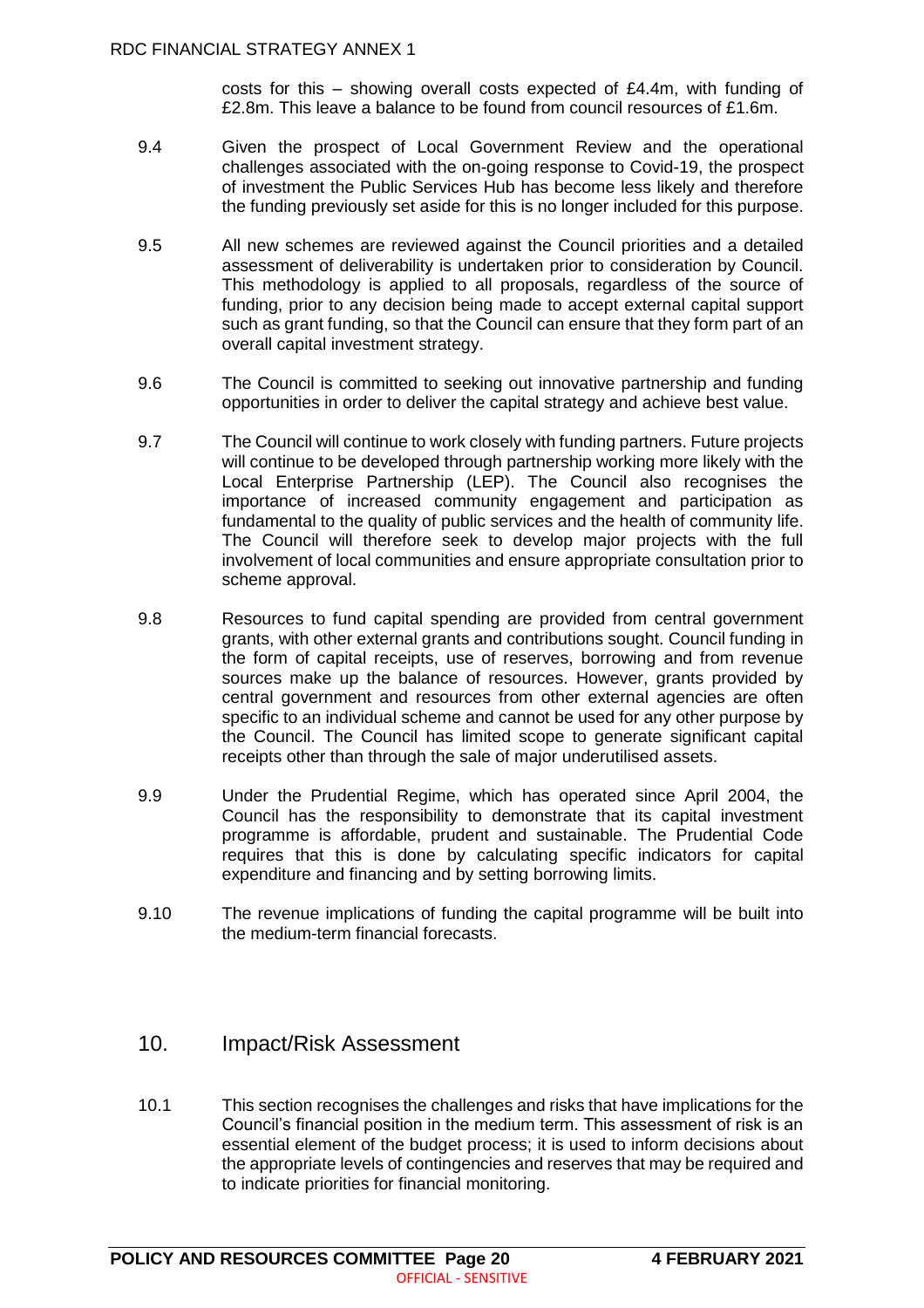- 10.2 Managing Risk is an important part of the Financial Strategy. In addition to the Corporate Risk Register each service maintains its own risk register. The Corporate Risk Register will be reported to the Overview and Scrutiny Committee during the forthcoming year.
- 10.3 A specific risk arising from COVID has been added and is both in respect of:
	- additional costs incurred by the Council
	- lack of concentration on other strategic financial issues as a result of dealing with the pandemic
- 10.4 Brexit remains a risk as it still unclear what medium-term impact there will be on the Council in a post EU environment. There are, however, risks that suppliers of services with significant exposure to workers from the EU and / or currency fluctuations will seek to recover additional costs from customers including the Council. This has been accounted for in the Strategy
- 10.5 The key risks identified for 2021/22 and in the medium term are listed below, together with comments on how they will be managed. These compliment the Council's Corporate Risk Register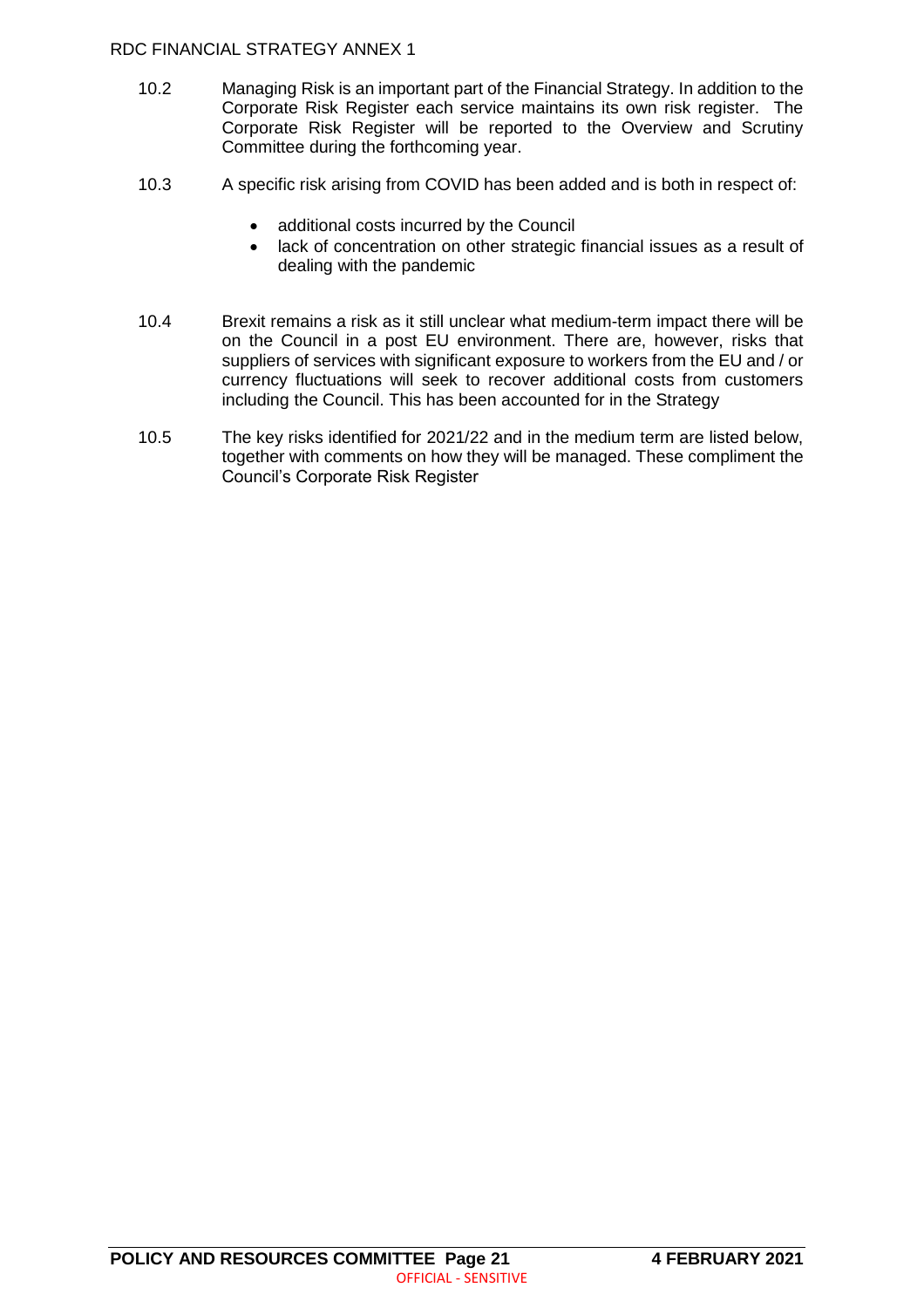| <b>Issue/Risk</b>                                                                                                                                         | <b>Consequences if allowed</b><br>to happen                                                                                                                                         | Likelihood  | Impact | <b>Mitigation</b>                                                                                                                                                                                                                                                                                                                                                                                                    | <b>Mitigated</b><br>Likelihood | <b>Mitigated</b><br><b>Impact</b> |
|-----------------------------------------------------------------------------------------------------------------------------------------------------------|-------------------------------------------------------------------------------------------------------------------------------------------------------------------------------------|-------------|--------|----------------------------------------------------------------------------------------------------------------------------------------------------------------------------------------------------------------------------------------------------------------------------------------------------------------------------------------------------------------------------------------------------------------------|--------------------------------|-----------------------------------|
| Financial Impact of COVID<br>and inability to manage<br>finances, including lack of<br>work on key strategic issues<br>while we deal with the<br>pandemic | Additional cost to budget                                                                                                                                                           | Very Likely | Major  | Additional finance staff<br>Monthly monitoring of COVID<br>costs and continuous lobbying of<br>central government.<br>Transparency of costs reported<br>to members.<br>Funding from reserves used to<br>offset the additional cost.                                                                                                                                                                                  | Very<br>Likely                 | Major-<br>Medium                  |
| Fluctuations in inflation,<br>Government grants, business<br>rate receipts and changes in<br>Government legislation                                       | Council unable to set a<br>balanced budget without<br>significant cuts to services<br>and service quality, adverse<br>external inspection,<br>excessive call on Council<br>reserves | Very Likely | Major  | Keep under review through the<br>financial strategy. Consider fully<br>any changes in legislation.<br>Ensure adequate reserves are<br>maintained to mitigate the risk.<br>Ensure authorities interests are<br>represented through the<br>LGA/other groups.<br>Memberships of business rate<br>pool to retain increased<br>business rates.<br>Ensure Longer Term plans for<br>significant variations are in<br>place. | Likely                         | Medium                            |
| Budgets are over - or under -<br>spent - where not as a result<br>of COVID                                                                                | Unplanned use of reserves<br>which may impact on future<br>year Council Tax, adverse<br>external inspection                                                                         | Not Likely  | Major  | Robust budget setting,<br>challenging budget provision.<br>Regular monitoring with<br>corrective actions. Develop a<br>culture of financial awareness.<br>Effective project planning and<br>management. Ensure sufficient<br>contingency sums. Review of<br>any material overspends.                                                                                                                                 | Not Likely                     | Minor                             |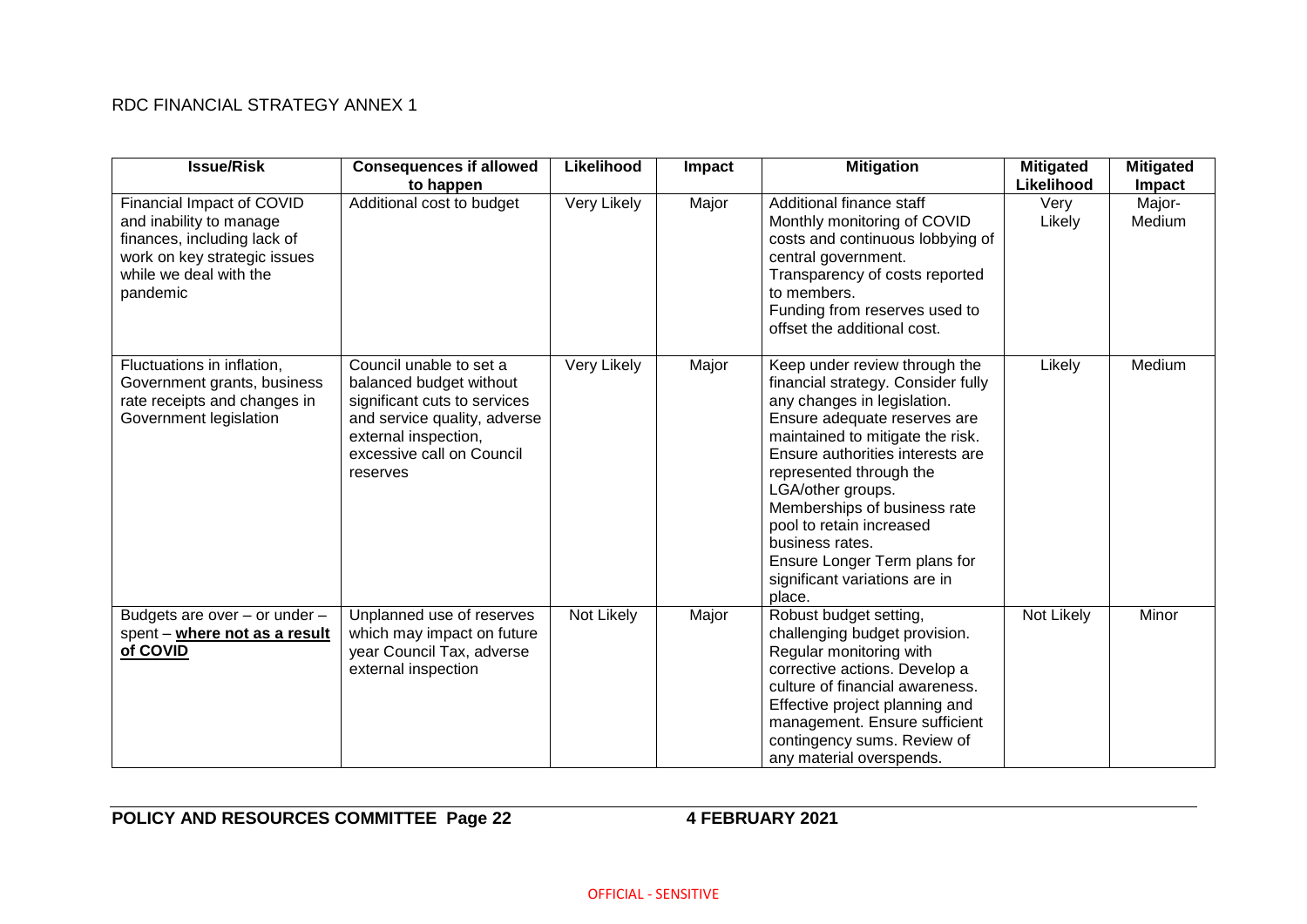| Savings are not achieved                                                    | If compensating savings not<br>identified unplanned use of<br>reserves, potential for cuts<br>to services or service levels                                            | Likely      | Major | Regular budget monitoring to<br>identify issues at an early stage.<br>Detailed scrutiny and review of<br>all savings proposals prior to<br>approval.                                                                                                                  | Not Likely | Minor  |
|-----------------------------------------------------------------------------|------------------------------------------------------------------------------------------------------------------------------------------------------------------------|-------------|-------|-----------------------------------------------------------------------------------------------------------------------------------------------------------------------------------------------------------------------------------------------------------------------|------------|--------|
| Changes in demand/usage<br>levels affecting income from<br>fees and charges | Unplanned use of reserves<br>with potential to impact on<br>future Council Tax levels or<br>requiring cuts to services or<br>service levels                            | Very Likely | Major | Ensure regular monitoring<br><b>Review trends</b><br>Take appropriate action<br>Ensure base income budgets<br>are realistic.                                                                                                                                          | Likely     | Medium |
| Budget does not reflect<br>corporate priorities                             | Council fails to achieve<br>Corporate plan objectives.<br>Adverse external<br>inspection.                                                                              | Not Likely  | Major | Ensure corporate involvement in<br>the process. Early consideration<br>of budget pressures and<br>legislation changes. Regular<br>reporting to members.<br>Up to date Service Delivery<br>plans need to be developed and<br>put in place linked to corporate<br>plan. | Not Likely | Minor  |
| The capital programme is not<br>affordable                                  | Council may need to<br>remove existing planned<br>schemes from the<br>programme or use reserves<br>earmarked for other<br>purposes.<br>Adverse external<br>inspection. | Likely      | Major | Schemes are monitored and<br>reported on a regular basis.<br>Financing profile based on<br>realistic assumptions. Ensure<br>only fully evaluated schemes are<br>included within the programme<br>with sufficient contingency sums.                                    | Not Likely | Medium |
| Poor budget planning with<br>decisions being made without                   | Council fails to meet<br>community needs, adverse                                                                                                                      | Likely      | Major | Develop a long-term financial<br>strategy. Set out a clear budget                                                                                                                                                                                                     | Not Likely | Minor  |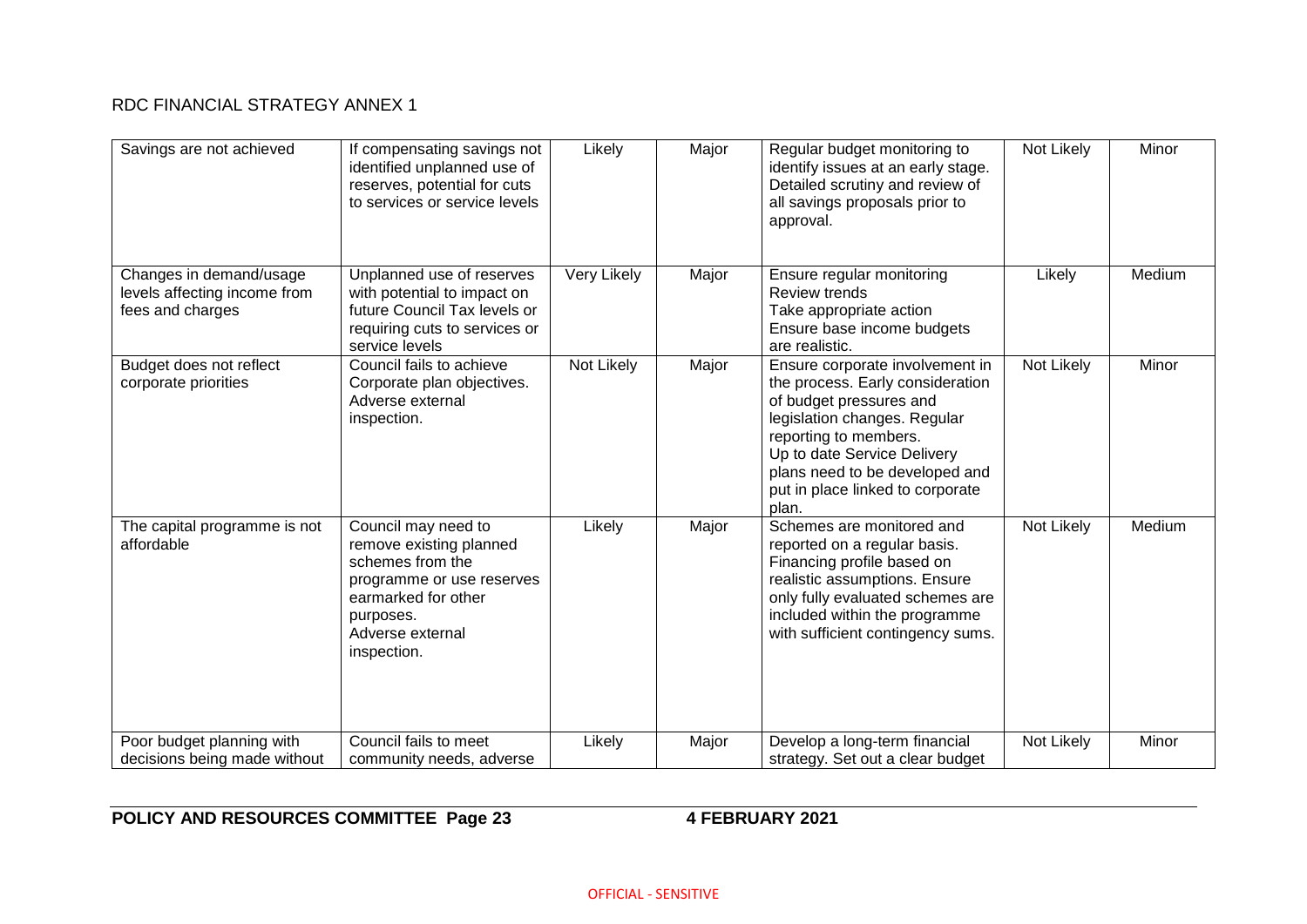| proper<br>consideration/consultation                                                      | impact on Corporate and<br>Community Plan. Adverse<br>external inspection                                                 |        |       | timetable. Regular updates to<br>Members. Effective ongoing<br>consultation processes. Ensure<br>financial capacity in the council                                                                                                        |            |        |
|-------------------------------------------------------------------------------------------|---------------------------------------------------------------------------------------------------------------------------|--------|-------|-------------------------------------------------------------------------------------------------------------------------------------------------------------------------------------------------------------------------------------------|------------|--------|
| Council Tax Support scheme<br>-above expected demand or<br>collection rates not achieved  | Collection fund into deficit<br>which may require<br>savings/cuts in future years.<br>Impact on other major<br>preceptors | Likely | Major | Proper assessment of likely take<br>up based on historic trends,<br>comparison with other<br>authorities, in year monitoring of<br>spend and collection. Regular<br>reporting to members and<br>s(151). Annual approval of the<br>scheme. | Not Likely | Major  |
| Decision on Pension fund<br>contribution rates create future<br>significant cost pressure | Additional savings/cuts to<br>services required in future<br>vears                                                        | Likely | Major | Market interest rates and<br>investment returns are expected<br>to improve.<br>Monitor interim valuations and<br>make provision in financial<br>forecasts.                                                                                | Likely     | Medium |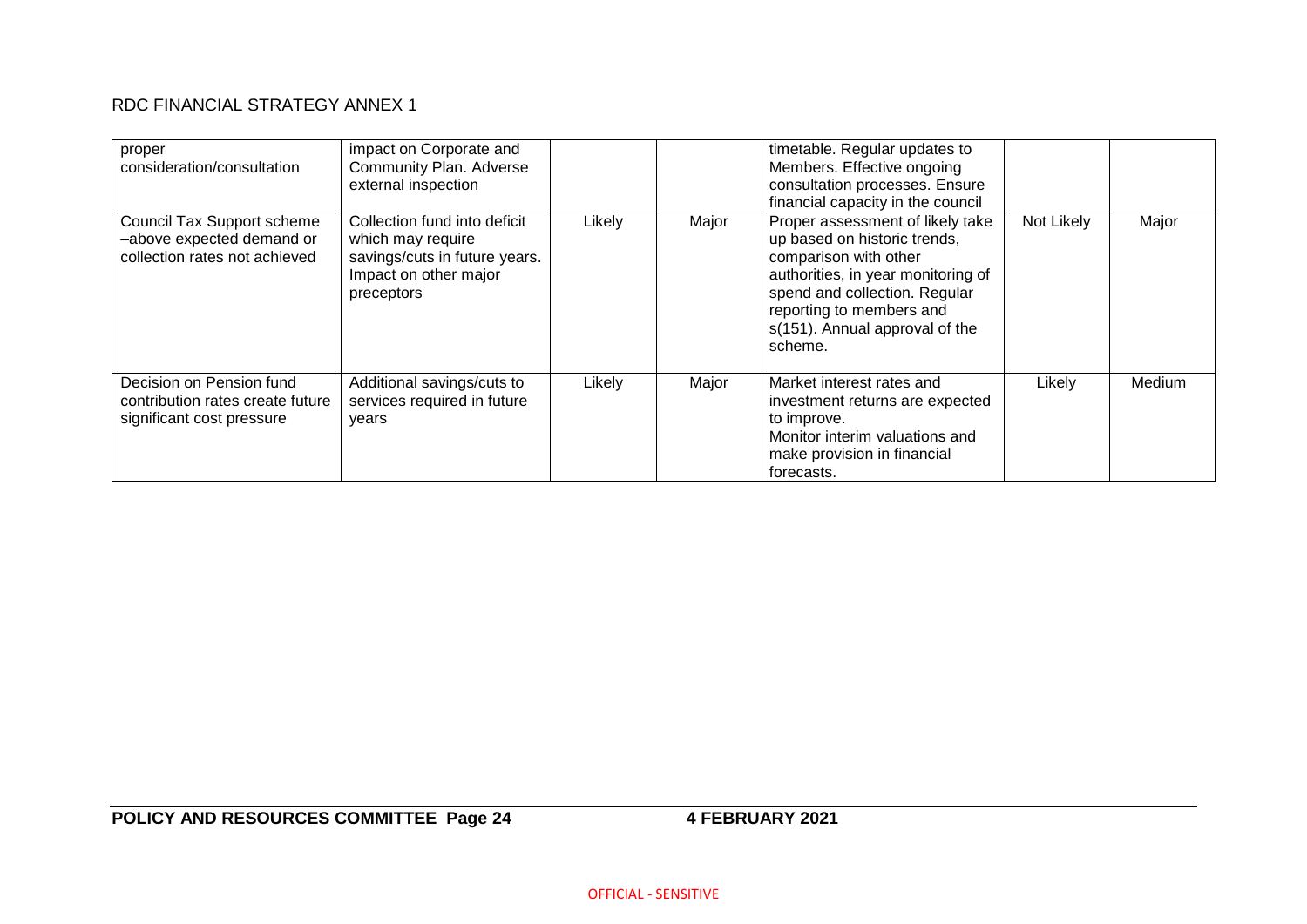# 11. Pay Policy

11.1 The Localism Act 2011 requires that the authority produce a policy statement that covers a number of matters concerning the pay of the authority's staff, principally Chief Officers. The Pay Policy for 2021/22 is incorporated within this Financial Strategy at Appendix A.

#### 12. Conclusion

- 12.1 This Financial Strategy sets out a range of proposals regarding the future management of resources and delivery of priorities.
- 12.2 The Strategy is underpinned by ten key Objectives, which are set out within section 2.
- 12.3 The process of developing the Financial Strategy is ongoing. Although there is a considerable amount of work to be done, and further improvements to be made, the Council has put in place the framework for ensuring a strong financial base that delivers priorities. This strong financial base has been previously commented upon within External Audit reports.
- 12.4 As far as possible, the plan anticipates future needs and recognises the financial uncertainties, risks and challenges faced by the Council. The Council has in place rigorous financial monitoring and aims to ensure it holds balances and reserves that are considered adequate without being excessive.
- 12.5 Consequently, Ryedale has in place a sound Financial Strategy and a robust financial plan that is designed to support the delivery of the targets in the Corporate Plan and meet the Council's Objectives.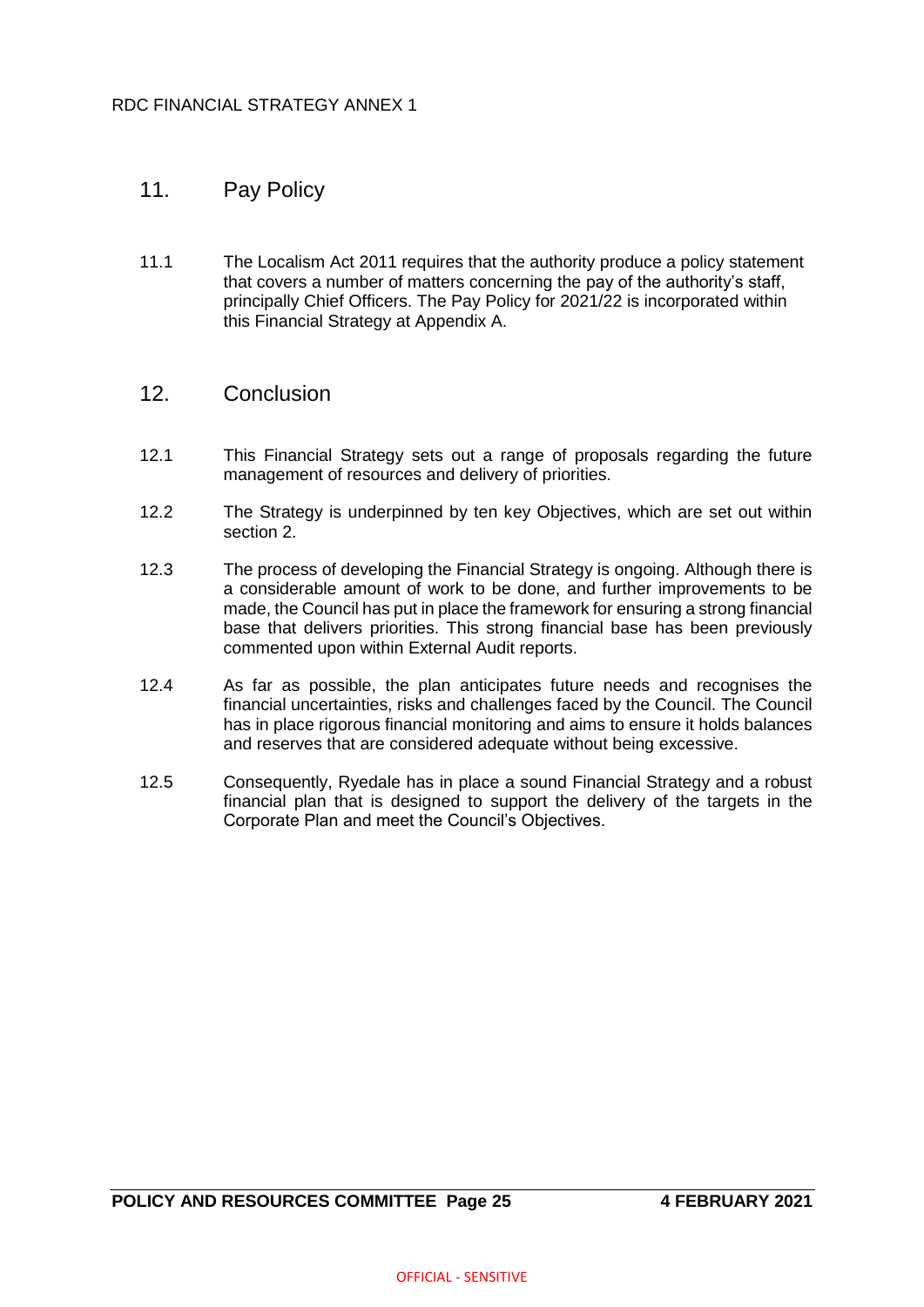# **APPENDIX 1**



# **Pay Policy Statement 2020-2021**

| <b>Document Control Sheet</b>     |                                   |
|-----------------------------------|-----------------------------------|
| <b>Reference Number</b>           | <b>HRPPS2021</b>                  |
| <b>Version Number</b>             | 01                                |
| <b>Document Author</b>            | <b>Senior HR Business Partner</b> |
| <b>Lead SMB Member</b>            | Head of HR                        |
| <b>Ratifying Committee</b>        | Policy & Resources, Council       |
| <b>Date Ratified</b>              | March 2021                        |
| <b>Date Policy Effective From</b> | March 2021                        |
| <b>Next Review Date</b>           | <b>March 2022</b>                 |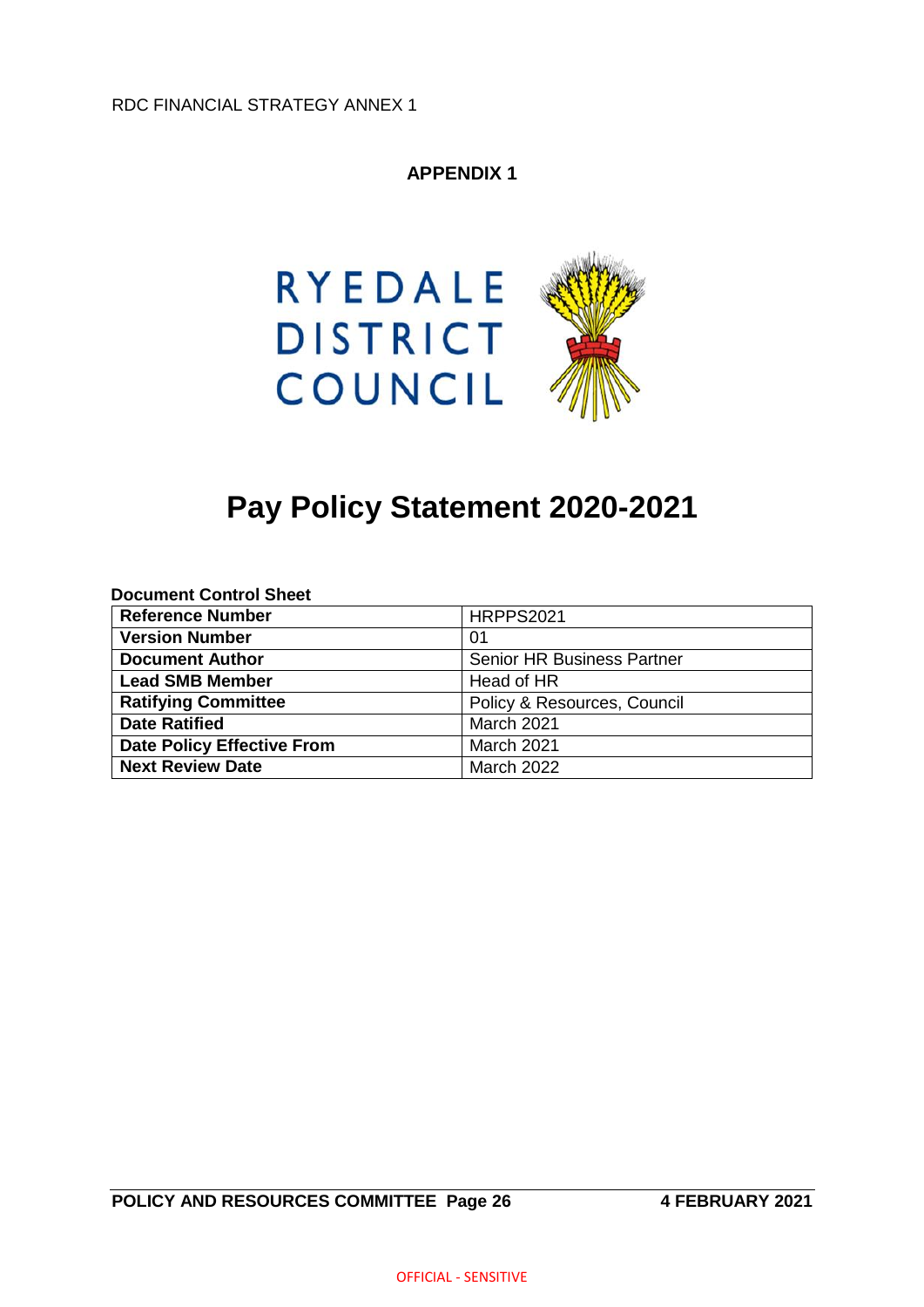#### **1. Introduction and Purpose**

Under section 112 of the Local Government Act 1972, the Council has the "power to appoint officers on such reasonable terms and conditions as authority thinks fit". This Pay Policy Statement (the 'statement') sets out the Council's approach to pay policy in accordance with the requirements of Section 38 of the Localism Act 2011 and should be read in conjunction with the Ryedale District Council Pay Policy. The purpose of the statement is to provide transparency with regard to the Council's approach to setting the pay of its employees by identifying:

- the methods by which salaries of all employees are determined
- the detail and level of remuneration of its most senior staff i.e. 'chief officers', as defined by the relevant legislation
- the Committees responsible for ensuring the provisions set out in this statement are applied consistently throughout the council and recommending any amendments to the full council.

This policy statement has been approved by the Council and is effective from 1 April 2020. It will be subject to review annually and in accordance with new or proposed legislation to ensure that it remains relevant and effective.

#### **2. Accountability and Decision Making**

In accordance with the constitution of the Council, Full Council is responsible for the confirmation of the appointment of Head of Paid Service, a committee or sub-committee of the Council will appoint Chief Officers and appointment of officers below Chief Officers is the responsibility of the Head of Paid Service.

The Policy and Resources Committee is responsible for ratifying/making recommendations to Council on all Council policies, this includes recruitment, pay, terms and conditions and severance arrangements in relation to employees of the Council.

#### **3. Other Employment-Related Arrangements**

The Council's policy and procedures with regard to recruitment of chief officers is set out within the Officer Employment Procedure Rules as set out in Section 8 of the Constitution.

#### **4. Approval of Salary Packages in Excess of £100k.**

The Council will ensure that, prior to an offer being made, any salary package for any post that is in excess of £100k will be considered by Full Council. The salary package will be defined as base salary, fees, routinely payable allowances and benefits in kind that are due under the contract.

#### **5. Definition of Chief Officers**

For the purposes of the Localism Act 2011 and this statement, the term "chief officers" is defined by Section 2 of the Local Government and Housing Act 1989. A 'non-statutory chief officer' is defined as:

- a person for whom the head of the authority's paid service is directly responsible
- a person who, as respects all or most of the duties of their post, is required to report directly or is directly accountable to the head of the authority's paid service; and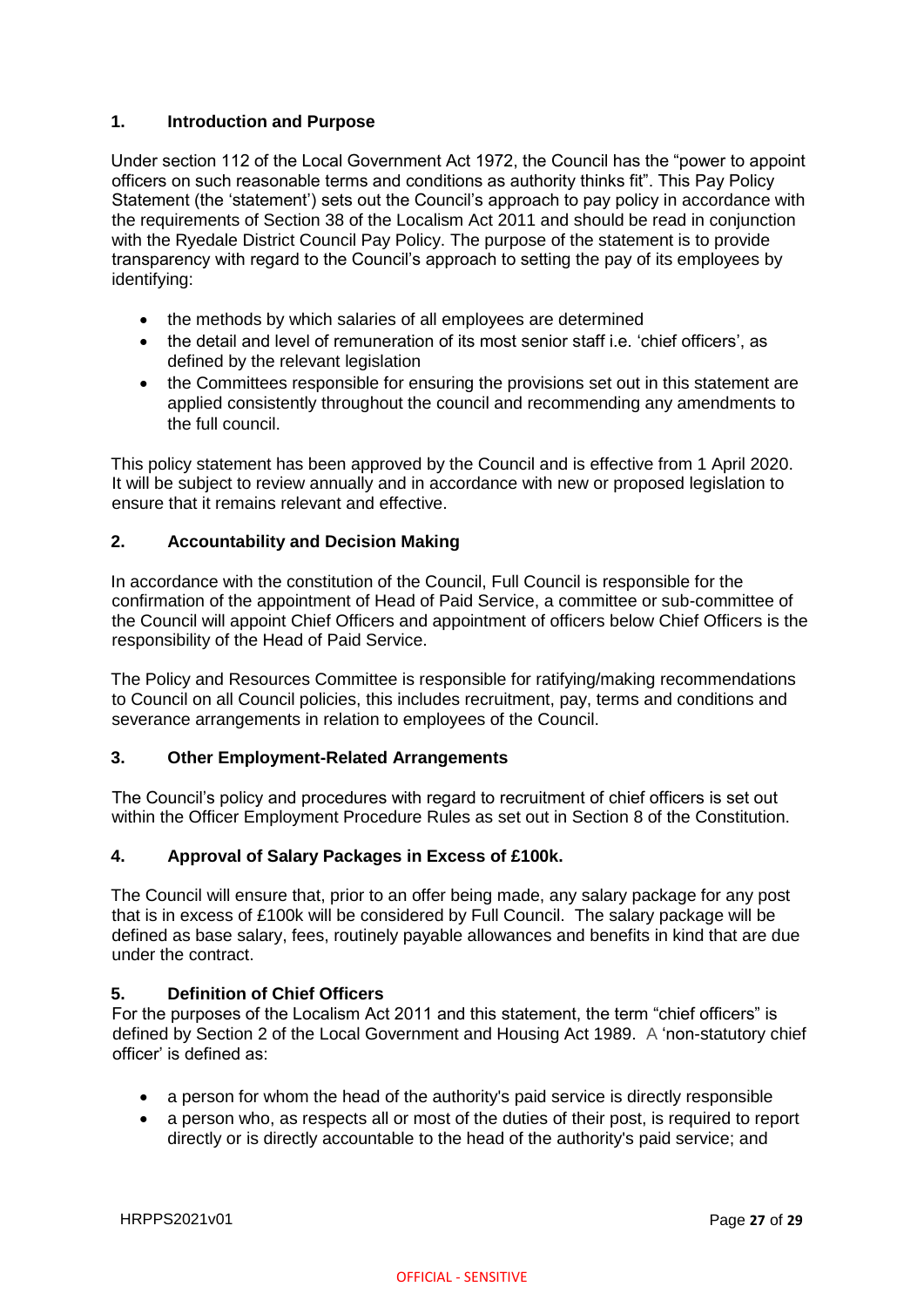- any person who, as respects all or most of the duties of their post, is required to report directly or is directly accountable to the local authority themselves or any committee or sub-committee of the authority; but excludes any person whose duties are solely secretarial or clerical or are otherwise in the nature of support services.
- A 'deputy chief officer' is defined as a person who, as respects all or most of the duties of their post, is required to report directly or is directly accountable to one or more of the statutory or non-statutory chief officers. This definition is subject to the same exclusion concerning administrative and support staff.

The following roles are identified as Chief Officers (statutory and non-statutory) and Deputy Chief Officers (collectively referred to as Chief Officers) for the purpose of this policy:

- Head of the Paid Service (Chief Executive Officer)
- Deputy Chief Executive Officer

#### **6. Remuneration of Chief Officers and other Senior Officers**

The Chief Executive is paid a spot salary as is the Deputy Chief Executive (vacant):

| Chief Executive Officer        | Spot salary   £109,943 |        |
|--------------------------------|------------------------|--------|
| Deputy Chief Executive Officer | Spot salary            | Vacant |

The Programme Director is paid a spot salary. Other Senior Officers are paid on the NJC pay scale at Grades 11- 12 (locally agreed):

| Role                                              | Grade  | Salary Band              |
|---------------------------------------------------|--------|--------------------------|
| Head of Communications, Technology and Business   | 12     | £53,597 - £61,413        |
| Transformation                                    |        | Honoraria (£10,512)      |
| <b>Head of Customer and Community Services</b>    | 12     | £53,597 - £61,413        |
|                                                   |        | Honoraria (£10,512)      |
| Head of Planning & Regulatory Services            | 12     | £53,597 - £61,413        |
| Head of Waste & Environmental Services            | 12     | £53,597 - £61,413        |
| Head of Corporate Governance (Monitoring Officer) | 11     | £51,198 - £53,597        |
|                                                   |        | Additional fees paid for |
|                                                   |        | <b>Deputy Returning</b>  |
|                                                   |        | Officer activities       |
| Programme Director for Economic Development,      | Spot   | £71,925                  |
| <b>Business &amp; Partnerships</b>                | salary |                          |

The following roles are fulfilled through a shared service agreement with North Yorkshire County Council (NYCC) on the NYCC grading structure, paid through NYCC payroll:

- Chief Finance Officer (S151)
- Head of HR

Chief Officers do not receive any performance-related pay or bonuses.